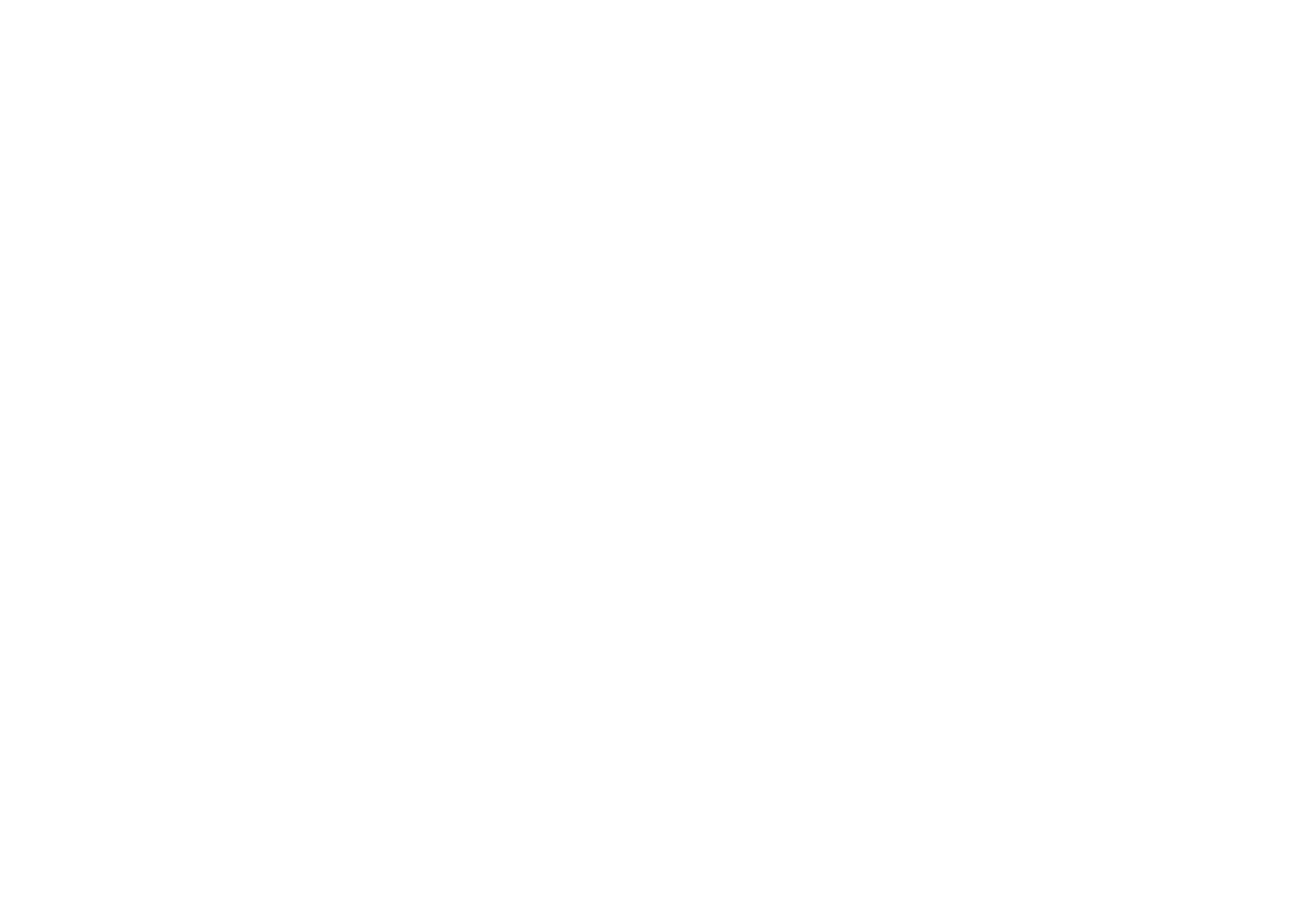### **PÓŁMARATON CHRZĄSZCZA, OPEN c.d.**

| M-ce | Nazwisko i imię              | Nr             | <b>Klub</b>                   | M-scowość               | Kraj | Kat.                   | M. kat                  | K/M  | 3km      | 9 <sub>km</sub> | <b>Netto</b>                       | <b>Brutto</b> | min/km | km/h |
|------|------------------------------|----------------|-------------------------------|-------------------------|------|------------------------|-------------------------|------|----------|-----------------|------------------------------------|---------------|--------|------|
|      | 47 BANDO PIOTR               | 11             |                               | <b>KRAKÓW</b>           | POL  | WETERAN MEŻCZYZN       | 8                       | M 42 | 00:16:58 |                 | 02:03:11.40                        | 02:03:16.20   | 6:50   | 8.8  |
| 48   | PRUCHNIAK ROBERT             |                | 2089 LIPIEC RUNNING TEAM      | WARSZAWA                | POL  | WETERAN MĘŻCZYZN       | q                       | M 43 | 00:17:48 |                 | 02:03:11.50                        | 02:03:21.65   | 6:50   | 8.8  |
| 49   | SZADORSKA AGNIESZKA          | 2103           |                               | ŁAZISKA GÓRNE           | POL  | <b>MASTER KOBIET</b>   | $\overline{\mathbf{3}}$ | K6   | 00:18:17 | 01:01:10        | 02:03:22.50                        | 02:03:28.00   | 6:51   | 8.8  |
|      | 50 RUSIN ŁUKASZ              | 2093 RKS       |                               | CHEŁM                   | POL  | MASTER MEŻCZYZN        | 24                      | M 44 | 00:18:01 |                 | 02:04:08.40                        | 02:04:16.05   | 6:53   | 8.7  |
|      | 51 MARC ARTUR                |                | 2070 PTT TARNÓW               | <b>DEBICA</b>           | POL  | WETERAN MEZCZYZN       | 10                      | M 45 | 00:17:59 |                 | 01:01:38 02:04:32.95 02:04:38.40   |               | 6:55   | 8.7  |
|      | 52 DRYGIEL VEL DRYGLAK PIOTR | 2016           |                               | <b>KRASNYSTAW</b>       | POL  | WETERAN MEZCZYZN       | 11                      | M 46 | 00:17:18 |                 | 02:04:38.75 02:04:42.35            |               | 6:55   | 8.7  |
| 53   | ZAWIŚLAK TOMASZ              | 2131           | LUBLIN BIEGA                  | <b>LUBLIN</b>           | POL  | WETERAN MEZCZYZN       | 12                      | M 47 | 00:17:45 | 00:58:49        | 02:04:40.15                        | 02:04:50.05   | 6:55   | 8.7  |
|      | 54 ARCISZEWSKI MICHAŁ        |                | 2004 SPRÓCHNIALI HERKULESI    | ŚWIERZOWA POLSKA        | POL  | MASTER MEŻCZYZN        | 25                      | M 48 | 00:17:48 |                 | 02:06:19.25 02:06:24.75            |               | 7:01   | 8.5  |
|      | 55 DRAZEK SŁAWOMIR           | 2015           |                               | FAJSŁAWICE              | POL  | WETERAN MĘŻCZYZN       | 13                      | M 49 | 00:18:09 |                 | 01:02:11 02:06:46.70 02:06:53.65   |               | 7:02   | 8.5  |
| 56   | MEŁGIEŚ MAREK                | 2073           | <b>MELKOMP</b>                | <b>PIASKI</b>           | POL  | MASTER MEŻCZYZN        | 26                      | M 50 | 00:18:58 |                 | 02:06:43.00                        | 02:06:53.95   | 7:02   | 8.5  |
| 57   | <b>ORZECHOWSKI MAREK</b>     | $\overline{4}$ |                               |                         | POL  | WETERAN MEZCZYZN       | 14                      | M 51 | 00:19:11 |                 | 01:02:44 02:07:11.40               | 02:07:17.00   | 7:03   | 8.5  |
| 58   | <b>SZCZABEL KRYSTIAN</b>     |                | 2104 I LOVE GLIWICE           | <b>GLIWICE</b>          | POL  | SENIOR MEŻCZYZN        | 10                      | M 52 | 00:17:09 |                 | 02:07:25.20                        | 02:07:30.95   | 7:04   | 8.5  |
| 59   | URBAŃSKI MIROSŁAW            | 2115           | <b>BIEGAM BO LUBIE</b>        | <b>SIERADZ</b>          | POL  | WETERAN MEZCZYZN       | 15                      | M 53 | 00:18:42 |                 | 01:01:42 02:07:23.75 02:07:33.75   |               | 7:04   | 8.5  |
| 60   | <b>WOLNA KAROLINA</b>        | 2125           |                               | <b>NOWA IWICZNA</b>     | POL  | <b>SENIOR KOBIET</b>   | $\overline{3}$          | K7   | 00:18:53 | 01:02:27        | 02:08:06.70                        | 02:08:19.85   | 7:07   | 8.4  |
|      | 61 PRAŁAT DAWID              |                | 2088 PZU SPORT TEAM           | ZELÓW                   | POL  | MASTER MEZCZYZN        | 27                      | M 54 | 00:19:12 |                 | 02:08:08.15 02:08:23.05            |               | 7:07   | 8.4  |
| 62   | KAŁAKUCKI JAROSŁAW           | 2035           | LUBELSKIBIEGACZ.PL TEAM       | <b>LUBLIN</b>           | POL  | WETERAN MĘŻCZYZN       | 16                      | M 55 | 00:18:12 |                 | 01:01:19  02:08:11.40  02:08:23.70 |               | 7:07   | 8.4  |
| 63   | <b>KRZYWDA KONRAD</b>        | 2049           | SPRÓCHNIALI HERKULESI         | CHORKÓWKA               | POL  | SENIOR MĘŻCZYZN        | 11                      | M 56 | 00:18:09 |                 | 02:08:34.65                        | 02:08:39.85   | 7:08   | 8.4  |
| 64   | <b>JACEK ANDRZEJ</b>         | 2029           |                               | ZAMOŚĆ                  | POL  | DINOZAUR MĘŻCZYZN      | $\overline{3}$          | M 57 | 00:18:25 |                 | 02:09:01.75 02:09:14.90            |               | 7:10   | 8.4  |
| 65   | ZABOROWSKI ŁUKASZ            |                | 21 8BALL CROSS GYM            | <b>CHEŁM</b>            | POL  | SENIOR MEZCZYZN        | 12                      | M 58 | 00:21:28 |                 | 01:05:49 02:09:23.45               | 02:09:36.40   | 7:11   | 8.3  |
| 66   | MAŁKIEIWCZ ADRIAN            | 2069           |                               | OSTROWIEC ŚWIETOKRZYSKI | POL  | MASTER MEZCZYZN        | 28                      | M 59 | 00:18:55 |                 | 01:06:04 02:09:58.05 02:10:08.70   |               | 7:13   | 8.3  |
| 67   | <b>WILKOS MARCIN</b>         | 2121           |                               | <b>UCHANIE</b>          | POL  | WETERAN MĘŻCZYZN       | 17                      | M 60 | 00:18:52 |                 | 01:03:18 02:10:43.05               | 02:10:51.05   | 7:15   | 8.3  |
| 68   | <b>SŁOMA TADEUSZ</b>         | 2098           |                               | <b>HRUBIESZÓW</b>       | POL  | DINOZAUR MEŻCZYZN      | $\overline{4}$          | M 61 | 00:18:52 |                 | 01:03:25 02:11:05.45 02:11:12.15   |               | 7:16   | 8.2  |
|      | 69 KANTOR DAREK              | 2036           | POZIOMKI                      | <b>BODUSZYN</b>         | POL  | WETERAN MEZCZYZN       | 18                      | M 62 | 00:20:06 |                 | 01:05:28 02:11:00.10 02:11:12.60   |               | 7:16   | 8.2  |
| 70   | KŁODZIŃSKI KLAUDIUSZ         | 2038           | ULTRAMEKI                     | <b>TARNÓW</b>           | POL  | WETERAN MEZCZYZN       | 19                      | M 63 | 00:21:18 |                 | 02:11:28.30 02:11:38.60            |               | 7:18   | 8.2  |
|      | 71 KRUKOWSKI ROBERT          | 2047           | PLATINIUM ZAMOŚĆ              | ZAMOŚĆ                  | POL  | MASTER MEZCZYZN        | 29                      | M 64 | 00:17:47 |                 | 01:01:56 02:12:14.25 02:12:17.35   |               | 7:20   | 8.2  |
|      | 72 ABRAMOWICZ DANIEL         |                | 2001 CHEŁM BIEGA              | <b>CHEŁM</b>            | POL  | MASTER MEZCZYZN        | 30                      | M 65 | 00:17:57 |                 | 01:02:48 02:12:42.80 02:12:49.30   |               | 7:22   | 8.1  |
|      | 73 GILAS MICHAŁ              | 2019           | <b>BIŁGORUN</b>               | <b>BIŁGORAJ</b>         | POL  | MASTER MEZCZYZN        | 31                      | M 66 | 00:19:38 |                 | 01:03:56 02:12:39.00 02:12:50.75   |               | 7:22   | 8.1  |
|      | 74 MAZUREK MAŁGORZATA        | 2118           |                               | <b>LUBLIN</b>           | POL  | <b>MASTER KOBIET</b>   | $\overline{4}$          | K8   | 00:19:21 |                 | 01:03:51 02:13:10.75 02:13:23.30   |               | 7:23   | 8.1  |
| 75   | <b>ADAMCZYK JACEK</b>        | 2002           |                               | CHEŁM                   | POL  | WETERAN MEZCZYZN       | 20                      | M 67 | 00:17:19 | 01:00:57        | 02:13:44.75 02:13:48.25            |               | 7:25   | 8.1  |
|      | 76 ANDREASIK MARIUSZ         |                | 35 PRO-MILE TEAM              | WARSZAWA                | POL  | MASTER MĘŻCZYZN        | 32                      | M 68 | 00:18:53 |                 | 01:04:18 02:13:42.90               | 02:13:49.75   | 7:25   | 8.1  |
| 77   | OŚ ŁUCJA                     | 22             | BIEGAMBOLUBIE                 | LUBLIN                  | POL  | <b>MASTER KOBIET</b>   | 5                       | K9   | 00:18:52 |                 | 01:03:26 02:13:43.60               | 02:13:55.50   | 7:25   | 8.1  |
| 78   | <b>LIANA TOMASZ</b>          | 2056           | KLECZAŃSKA GRUPA BIEGOWA      | <b>KLECZANY</b>         | POL  | SENIOR MEZCZYZN        | 13                      | M 69 | 00:18:50 |                 | 01:07:15 02:13:52.30               | 02:14:04.45   | 7:26   | 8.1  |
| 79   | KRYSA HALINA                 |                | 2048 AKTIFF-BABCIA            | LUBLIN                  | POL  | <b>DINOZAUR KOBIET</b> | 1                       | K10  | 00:21:08 |                 | 01:06:48 02:14:15.50               | 02:14:21.25   | 7:27   | 8    |
|      | 80 WENERSKI WOJCIECH         |                | 2116 LUBELSKIE STOWARZYSZENIE | <b>LUBLIN</b>           | POL  | DINOZAUR MĘŻCZYZN 5    |                         | M 70 | 00:18:13 |                 | 02:15:02.20 02:15:10.45            |               | 7:30   | 8    |
|      |                              |                | <b>BIEGOWE</b>                |                         |      |                        |                         |      |          |                 |                                    |               |        |      |
| 81   | MICHALOWSKA RENATA           |                | 41 BBL OSTROŁĘKA              | OSTROŁĘKA               | POL  | <b>MASTER KOBIET</b>   | 6                       | K 11 | 00:19:10 |                 | 02:15:25.75 02:15:30.55            |               | 7:31   | 8    |
|      | 82 WROBEL BARBARA            | 2129           | <b>BIEGAIACY ŚWIDNIK</b>      | <b>ŚWIDNIK</b>          | POL  | <b>WETERAN KOBIET</b>  | $\overline{2}$          | K12  | 00:19:42 |                 | 02:15:38.50 02:15:49.95            |               | 7:32   | 8    |
| 83   | TALAROWSKA AGNIESZKA         | 2112           |                               | KRASNYSTAW              | POL  | MASTER KOBIET          | $7^{\circ}$             | K13  | 00:19:59 |                 | 02:15:50.50 02:15:59.30            |               | 7:32   | 8    |
| 84   | <b>TALAROWSKI PAWEŁ</b>      | 2113           |                               | KRASNYSTAW              | POL  | MASTER MEZCZYZN        | 33                      | M 71 | 00:20:00 |                 | 02:15:50.80                        | 02:15:59.80   | 7:32   | 8    |
| 85   | <b>GROMEK EDYTA</b>          |                | 2023 SZYBCIEJ NIE DAM RADY    | LUBLIN                  | POL  | <b>MASTER KOBIET</b>   | 8                       | K 14 | 00:20:14 |                 | 02:16:09.45                        | 02:16:14.90   | 7:33   | 7.9  |
|      | 86 WOLNY MICHAŁ              | 2126           |                               | WARSZAWA                | POL  | WETERAN MEZCZYZN       | 21                      | M 72 | 00:19:56 |                 | 01:06:26 02:16:29.80 02:16:43.30   |               | 7:34   | 7.9  |
| 87   | SIEDLACZEK ZBIGNIEW          | 2097           |                               | <b>LUBLIN</b>           | POL  | DINOZAUR MĘŻCZYZN      | - 6                     | M 73 | 00:19:59 | 01:06:34        | 02:17:09.70                        | 02:17:23.80   | 7:37   | 7.9  |
| 88   | CHOLEWA KATARZYNA            | 2010           |                               | <b>RZESZÓW</b>          | POL  | <b>MASTER KOBIET</b>   | q                       | K15  | 00:20:27 |                 | 01:07:40 02:17:20.00               | 02:17:34.10   | 7:37   | 7.9  |
| 89   | KUŚMIREK-KOWAL JOANNA        | 2051           |                               | WARSZAWA                | POL  | <b>MASTER KOBIET</b>   | 10                      | K 16 | 00:20:11 |                 | 01:07:30 02:18:33.10               | 02:18:42.65   | 7:41   | 7.8  |
| 90   | <b>BAKUN JOLKA</b>           |                | 2005 CHEŁM BIEGA              | CHEŁM                   | POL  | <b>WETERAN KOBIET</b>  | $\overline{3}$          | K17  | 00:19:01 |                 | 01:04:41 02:19:14.70 02:19:25.65   |               | 7:44   | 7.8  |
| 91   | <b>BAKUN MARIUSZ</b>         | 2006           |                               | <b>CHEŁM</b>            | POL  | WETERAN MEZCZYZN       | 22                      | M 74 | 00:19:00 |                 | 01:04:47 02:19:14.70               | 02:19:25.95   | 7:44   | 7.8  |
|      | 92 TABULSKA KATARZYNA        |                | 2111 KB SZURACZ TERESPOL      | <b>TERESPOL</b>         | POL  | <b>MASTER KOBIET</b>   | 11                      | K18  | 00:19:39 |                 | 02:19:57.65 02:20:07.80            |               | 7:46   | 7.7  |
| 93   | IAKUSZKO MARTA               | 2032           | <b>KB SZURACZ TERESPOL</b>    | <b>TERESPOL</b>         | POL  | <b>SENIOR KOBIET</b>   | $\overline{4}$          | K 18 | 00:19:40 |                 | 02:19:58.40                        | 02:20:07.80   | 7:46   | 7.7  |
|      | 94 PACZUSKI PIOTR            | 2084           | 8 BALL CROSS GYM CHEŁM        | <b>CHEŁM</b>            | POL  | MASTER MEZCZYZN        | 34                      | M 75 | 00:22:11 |                 | 01:09:32 02:19:55.30               | 02:20:08.75   | 7:46   | 7.7  |
| 95   | <b>WOLNY JAN</b>             | 2127           |                               | NOWA IWICZNA            | POL  | WETERAN MEZCZYZN       | 23                      | M 76 | 00:19:55 | 01:06:47        | 02:20:34.75                        | 02:20:49.35   | 7:48   | 7.7  |
|      | 96 LEWINSKI TOMASZ           | 2055           | <b>JEST LEPIEJ RUN TEAM</b>   | <b>CZESTOCHOWA</b>      | POL  | MASTER MEZCZYZN        | 35                      | M 77 | 00:19:17 | 01:06:57        | 02:21:51.15 02:21:58.90            |               | 7:52   | 7.6  |
| 97   | KREPACKA MONIKA              |                | 2046 CHEŁM BIEGA              | CHEŁM                   | POL  | <b>MASTER KOBIET</b>   | 12                      | K 20 | 00:20:14 |                 | 01:08:58 02:23:54.70 02:24:08.70   |               | 7:59   | 7.5  |
| 98   | KIERUZALSKA MAŁGORZATA       | 2037           |                               | CHEŁM                   | POL  | <b>MASTER KOBIET</b>   | 13                      | K 21 | 00:20:11 |                 | 01:08:18 02:23:54.80               | 02:24:08.80   | 7:59   | 7.5  |
| 99   | <b>GILAS SZYMON</b>          | 2018           |                               | CHEŁM                   | POL  | MASTER MEZCZYZN        | 36                      | M 78 | 00:19:37 |                 | 01:06:08 02:24:05.00               | 02:24:17.55   | 8:00   | 7.5  |
| 100  | WRZESIEŃ JERZY               |                | 2130 TAK LUBIE SANDOMIERZ     | SANDOMIERZ              | POL  | WETERAN MEZCZYZN       | 24                      | M 79 | 00:20:47 |                 | 01:08:31 02:24:18.40               | 02:24:33.75   | 8:01   | 7.5  |
|      | 101 BIDAS PAWEŁ              | 2009           | <b>BIKE EQUIPA SANDOMIERZ</b> | SANDOMIERZ              | POL  | WETERAN MEZCZYZN       | 25                      | M 80 | 00:20:47 |                 | 01:08:24 02:24:19.10 02:24:34.50   |               | 8:01   | 7.5  |
|      | 102 LECH ANDRZEJ             | 2054           |                               | <b>LUBLIN</b>           | POL  | WETERAN MEZCZYZN       | 26                      | M 81 | 00:21:00 |                 | 01:08:50 02:24:39.65 02:24:54.70   |               | 8:02   | 7.5  |
|      |                              |                |                               |                         |      |                        |                         |      |          |                 |                                    |               |        |      |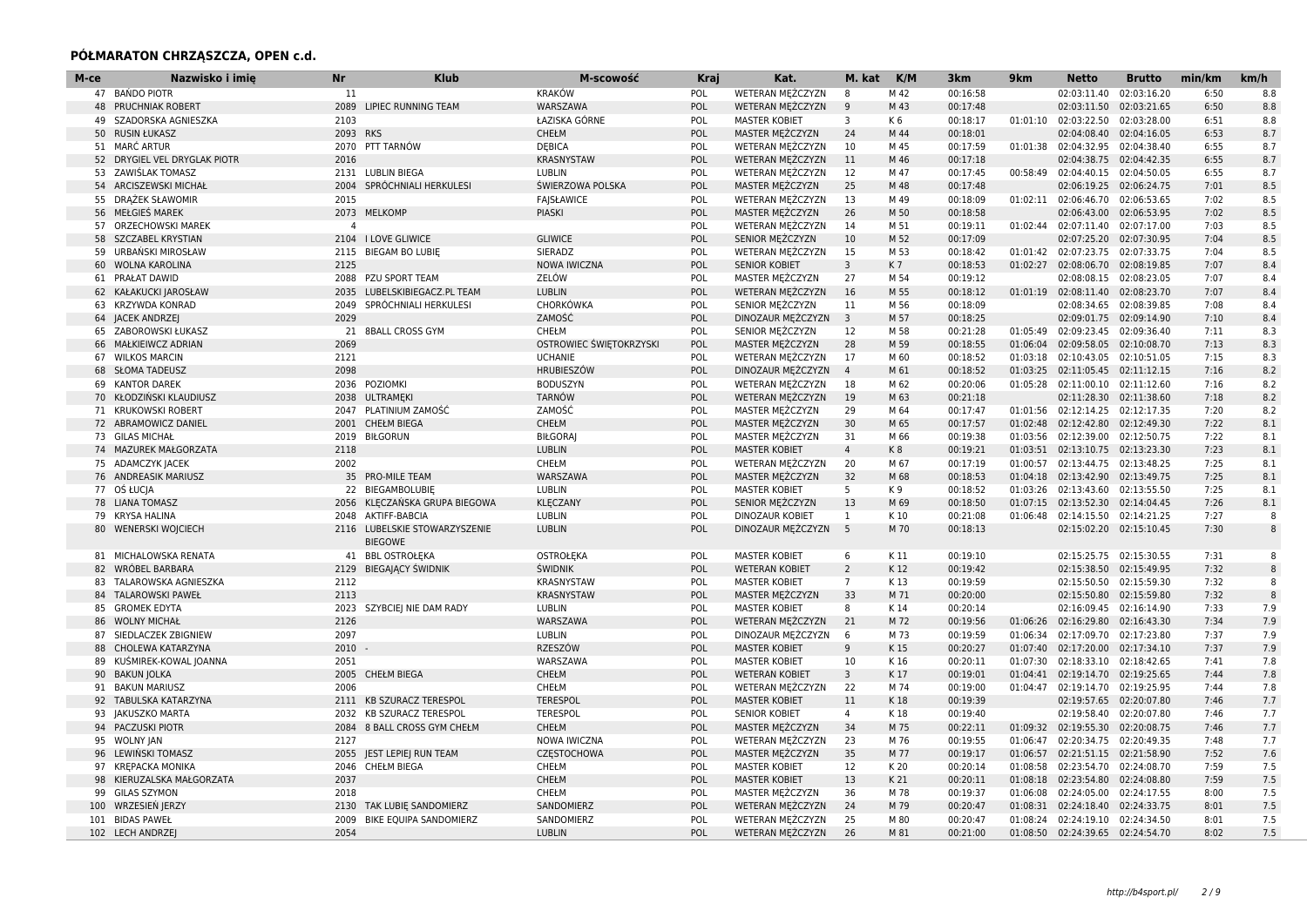### **PÓŁMARATON CHRZĄSZCZA, OPEN c.d.**

| M-ce | Nazwisko i imie              | <b>Nr</b> | <b>Klub</b>                    | M-scowość                | Kraj | Kat.                  | M. kat         | K/M  | 3 <sub>km</sub> | 9 <sub>km</sub> | <b>Netto</b>                     | <b>Brutto</b> | min/km | km/h           |
|------|------------------------------|-----------|--------------------------------|--------------------------|------|-----------------------|----------------|------|-----------------|-----------------|----------------------------------|---------------|--------|----------------|
| 103  | <b>MAZUREK ANNA</b>          |           | 2072 BEŁŻYCE I OKOLICE BIEGAJĄ | <b>SPORNIAK</b>          | POL  | <b>MASTER KOBIET</b>  | 14             | K 22 | 00:21:02        | 01:08:48        | 02:25:12.60                      | 02:25:25.70   | 8:04   | 7.4            |
| 104  | MOŻEJKO JADWIGA              | 13        | NIEPOLOMICE BIEGAJA            | <b>NIEPOŁOMICE</b>       | POL  | <b>SENIOR KOBIET</b>  | 5              | K 23 | 00:19:46        | 01:12:02        | 02:25:13.95 02:25:29.50          |               | 8:04   | 7.4            |
| 105  | ŁUKASIK ANDRZEI              | 2061      |                                | LUBLIN                   | POL  | WETERAN MEŻCZYZN      | 27             | M 82 | 00:20:15        | 01:11:10        | 02:25:27.60                      | 02:25:41.60   | 8:04   | 7.4            |
| 106  | <b>ROSTEK ARKADIUSZ</b>      |           | 2092 ULTRAMEKI                 | <b>KOSZYCE WIELKIE</b>   | POL  | WETERAN MEŻCZYZN      | 28             | M 83 | 00:21:17        | 01:09:40        | 02:25:39.00                      | 02:25:48.85   | 8:05   | 7.4            |
|      | 107 POPIEL-POPIELEC JAKUB    | 40        |                                | LUBLIN                   | POL  | MASTER MEZCZYZN       | 37             | M 84 | 00:20:12        | 01:08:26        | 02:26:03.35 02:26:12.45          |               | 8:06   | 7.4            |
|      | 108 WITKOWSKI MARCIN         |           | 2122 ZASZYCI                   | WARSZAWA                 | POL  | WETERAN MEŻCZYZN      | 29             | M 85 | 00:21:47        |                 | 01:10:22 02:26:37.90 02:26:48.85 |               | 8:08   | 7.4            |
|      | 109 IAKUBOWSKA IZA           |           | 2030 ZABIEGANY WOLOMIN         | <b>WOLOMIN</b>           | POL  | <b>MASTER KOBIET</b>  | 15             | K 24 | 00:21:46        | 01:10:50        | 02:27:23.05 02:27:29.20          |               | 8:11   | 7.3            |
|      | 110 WOJTOWICZ MAŁGORZATA     | 2124      | TOMASZOWSKA GRUPA BIEGOWA      | TOMASZÓW LUBELSKI        | POL  | <b>WETERAN KOBIET</b> | $\overline{4}$ | K 25 | 00:20:22        |                 | 02:28:14.45 02:28:24.60          |               | 8:14   | 7.3            |
|      | 111 MACHOŚ MARIUSZ           | 2062      | TOMASZOWSKA GRUPA BIEGOWA      | TOMASZÓW LUBELSKI        | POL  | WETERAN MEŻCZYZN      | 30             | M 86 | 00:20:23        | 01:09:51        | 02:28:14.55 02:28:24.85          |               | 8:14   | 7.3            |
| 112  | KOWALSKA MAGDALENA           | 2043      |                                | <b>LUBLIN</b>            | POL  | <b>SENIOR KOBIET</b>  | 6              | K 26 | 00:21:40        |                 | 01:11:46 02:29:15.30 02:29:22.30 |               | 8:17   | 7.2            |
|      | 113 MALEC WOJCIECH           |           | 2065 SZUMY SUSIEC              | LUBLIN                   | POL  | SENIOR MEŻCZYZN       | 14             | M 87 | 00:19:44        | 01:11:23        | 02:29:13.75 02:29:22.30          |               | 8:17   | 7.2            |
| 114  | MENDEL AGNIESZKA             | 2075      |                                | <b>LUBLIN</b>            | POL  | <b>MASTER KOBIET</b>  | 16             | K 27 | 00:20:15        |                 | 01:10:52 02:30:34.50 02:30:43.00 |               | 8:21   | 7.2            |
| 115  | MENDEL GRZEGORZ              | 2074      |                                | LUBLIN                   | POL  | MASTER MEŻCZYZN       | 38             | M 88 | 00:20:16        |                 | 01:10:56 02:30:35.15 02:30:43.30 |               | 8:21   | 7.2            |
| 116  | <b>GRABOWIECKA AGNIESZKA</b> | 2021      |                                | <b>LUBLIN</b>            | POL  | <b>MASTER KOBIET</b>  | 17             | K 28 | 00:21:37        |                 | 00:58:18 02:30:54.85 02:31:05.95 |               | 8:23   | 7.2            |
|      | DZIÓBEK SYLWIA               | 2017      |                                | WIELICZKA                | POL  | <b>MASTER KOBIET</b>  | 18             | K 29 | 00:21:21        |                 | 01:12:44 02:33:58.05 02:34:09.95 |               | 8:33   | $\overline{7}$ |
|      | 118 SIEKIERSKI KRZYSZTOF     |           | 37 KEREZA                      | <b>LUBLIN</b>            | POL  | WETERAN MEŻCZYZN      | 31             | M 89 | 00:20:19        |                 | 01:09:26 02:34:08.30 02:34:23.40 |               | 8:33   | $\overline{7}$ |
|      | 119 SZCZYPKOWSKA KINGA       |           | 2106 ZABIEGANY WOŁOMIN         | <b>WOŁOMIN</b>           | POL  | <b>MASTER KOBIET</b>  | 19             | K 30 | 00:21:47        |                 | 01:14:48 02:35:21.00 02:35:27.35 |               | 8:37   | $\overline{7}$ |
| 120  | PRZYCZYNA MAREK              | 2090      |                                | <b>TOMASZÓW LUBELSKI</b> | POL  | WETERAN MEŻCZYZN      | 32             | M 90 | 00:21:50        |                 | 01:12:14 02:35:28.15 02:35:42.90 |               | 8:38   | 6.9            |
| 121  | SARZYŃSKA NATALIA            | 2096      |                                | <b>LUBLIN</b>            | POL  | <b>SENIOR KOBIET</b>  | $\overline{7}$ | K 31 | 00:21:59        | 01:13:13        | 02:36:39.90                      | 02:36:47.25   | 8:42   | 6.9            |
| 122  | ŚWIDEREK DOROTA              |           | 2110 PZU SPORT TEAM            | <b>LUBARTÓW</b>          | POL  | <b>SENIOR KOBIET</b>  | 8              | K 32 | 00:21:33        | 01:14:49        | 02:37:08.10                      | 02:37:18.55   | 8:43   | 6.9            |
| 123  | <b>WILK ŁUKASZ</b>           | 2119      |                                | MIELEC                   | POL  | SENIOR MEŻCZYZN       | 15             | M 91 | 00:24:14        | 01:16:28        | 02:39:36.35 02:39:55.35          |               | 8:52   | 6.8            |
| 124  | <b>MAGDA ŁUKASZ</b>          | 34        |                                | <b>MIELEC</b>            | POL  | SENIOR MEŻCZYZN       | 16             | M 92 | 00:24:14        | 01:16:32        | 02:39:42.40 02:40:00.45          |               | 8:52   | 6.8            |
|      | <b>OLECH BARBARA</b>         |           | 2081 PZU SPORT TEAM            | GODZISZÓW                | POL  | <b>SENIOR KOBIET</b>  | 9              | K 33 | 00:22:08        | 01:17:03        | 02:43:34.90 02:43:44.00          |               | 9:05   | 6.6            |
| 126  | <b>MAŁEK MARIUSZ</b>         | 2067      | <b>BIEGOWA FURIA</b>           | CHEŁM                    | POL  | MASTER MEŻCZYZN       | 39             | M 93 | 00:24:56        | 01:22:15        | 02:46:33.30 02:46:42.90          |               | 9:15   | 6.5            |
|      | <b>KORNECKI DOMINIK</b>      | 45        |                                | WOŁOMIN                  | POL  | MASTER MEŻCZYZN       | 40             | M 94 | 00:22:03        | 01:16:14        | 02:46:48.50 02:46:55.75          |               | 9:16   | 6.5            |
| 128  | <b>BOROWIEC KONRAD</b>       | 50        |                                |                          | POL  | SENIOR MEZCZYZN       | 17             | M 95 | 00:25:28        |                 | 02:27:52 02:58:07.95 02:58:17.95 |               | 9:53   | 6.1            |
|      | 129 ZALEŃSKA KATARZYNA       | 24        |                                | WIELICZKA                | POL  | <b>MASTER KOBIET</b>  | 20             | K 34 | 00:24:23        |                 | 01:23:54 03:04:07.00 03:04:18.70 |               | 10:13  | 5.9            |
|      | 130 ORDYK JAKUB              | 2082      | OKREGOWA IZBA RADCÓW           | <b>LUBLIN</b>            | POL  | WETERAN MEŻCZYZN      | 33             | M 96 | 00:24:31        |                 | 01:22:36 03:04:04.85 03:04:18.95 |               | 10:13  | 5.9            |
|      |                              |           | PRAWNYCH W LUBLINIE            |                          |      |                       |                |      |                 |                 |                                  |               |        |                |
| 131  | <b>NOWOSAD KAMIL</b>         | 2080      |                                | SAWIN                    | POL  | SENIOR MEŻCZYZN       | 18             | M 97 | 00:21:11        | 01:20:44        | 03:07:21.95 03:07:31.05          |               | 10:24  | 5.8            |
|      | 132 NALEWAJKO JOANNA         | 2079      | BEŁŻYCE I OKOLICE BIEGAJĄ      | <b>CHMIELNIK</b>         | POL  | <b>MASTER KOBIET</b>  | 21             | K 35 | 00:25:23        | 01:32:25        | 03:15:33.45 03:15:45.95          |               | 10:51  | 5.5            |
|      | 133 ZYGO DOROTA              | 2133      | BEŁŻYCE I OKOLICE BIEGAJĄ      | BEŁŻYCE                  | POL  | <b>WETERAN KOBIET</b> | 5              | K 36 | 00:25:23        | 01:32:17        | 03:15:33.10 03:15:46.30          |               | 10:51  | 5.5            |
| 134  | KOZA GRZEGORZ                | 2044      |                                | NIEGOWONICZKI            | POL  | SENIOR MEŻCZYZN       | 19             | M 98 | 00:47:17        | 02:00:48        | 03:47:18.30                      | 03:47:32.10   | 12:37  | 4.8            |
|      | 135 SZABLA MATEUSZ           | 2102      |                                | NIEGOWONICE              | POL  | SENIOR MEŻCZYZN       | 20             | M 99 | 00:47:18        |                 | 02:01:09 03:47:19.05 03:47:32.20 |               | 12:37  | 4.8            |

#### **PÓŁMARATON CHRZĄSZCZA, OPEN Kobiety**

| M-ce | Nazwisko i imie          | <b>Nr</b> | <b>Klub</b>                | M-scowość           | Kraj | Kat.                   | M. kat | K/M            | 3 <sub>km</sub> | 9 <sub>km</sub> | <b>Netto</b>            | <b>Brutto</b> | min/km | km/h |
|------|--------------------------|-----------|----------------------------|---------------------|------|------------------------|--------|----------------|-----------------|-----------------|-------------------------|---------------|--------|------|
|      | RAWSKA MARTA             | 38        |                            | LUBACZÓW            | POL  | <b>SENIOR KOBIET</b>   |        | K1             | 00:16:14        | 00:53:20        | 01:50:26.30             | 01:50:33.75   | 6:08   | 9.8  |
|      | 2 MAŁKA MARTA            | 2068      | TOMASZOWSKA GRUPA BIEGOWA  | TOMASZÓW LUBELSKI   | POL  | <b>SENIOR KOBIET</b>   |        | K <sub>2</sub> | 00:17:03        |                 | 01:54:47.05 01:54:51.35 |               | 6:22   | 9.4  |
|      | 3 ŚLIWA ANNA             | 2109      | TOMASZOWSKA GRUPA BIEGOWA  | ŁASZCZÓWKA          | POL  | <b>MASTER KOBIET</b>   |        | K <sub>3</sub> | 00:17:16        | 00:57:07        | 01:57:50.20             | 01:57:52.60   | 6:32   | 9.2  |
|      | 4 KUZIOŁA IWONA          |           | 2052 #NOLIMITS             | <b>LUBLIN</b>       | POL  | <b>WETERAN KOBIET</b>  |        | K <sub>4</sub> | 00:17:25        | 00:58:07        | 01:58:54.85             | 01:59:01.40   | 6:36   | 9.1  |
|      | GRZADKA ANNA             | 2025      |                            | WARSZAWA            | POL  | <b>MASTER KOBIET</b>   |        | K 5            | 00:18:24        | 00:59:45        | 02:01:44.85             | 02:01:48.75   | 6:45   | 8.9  |
|      | 6 SZADORSKA AGNIESZKA    | 2103      |                            | ŁAZISKA GÓRNE       | POL  | <b>MASTER KOBIET</b>   | 3      | K <sub>6</sub> | 00:18:17        | 01:01:10        | 02:03:22.50             | 02:03:28.00   | 6:51   | 8.8  |
|      | WOLNA KAROLINA           | 2125      |                            | <b>NOWA IWICZNA</b> | POL  | <b>SENIOR KOBIET</b>   |        | K 7            | 00:18:53        | 01:02:27        | 02:08:06.70             | 02:08:19.85   | 7:07   | 8.4  |
|      | 8 MAZUREK MAŁGORZATA     | 2118      |                            | <b>LUBLIN</b>       | POL  | <b>MASTER KOBIET</b>   |        | K <sub>8</sub> | 00:19:21        | 01:03:51        | 02:13:10.75             | 02:13:23.30   | 7:23   | 8.1  |
|      | 9 OS ŁUCIA               |           | 22 BIEGAMBOLUBIE           | LUBLIN              | POL  | <b>MASTER KOBIET</b>   |        | K 9            | 00:18:52        | 01:03:26        | 02:13:43.60             | 02:13:55.50   | 7:25   | 8.1  |
|      | 10 KRYSA HALINA          |           | 2048 AKTIFF-BABCIA         | <b>LUBLIN</b>       | POL  | <b>DINOZAUR KOBIET</b> |        | K 10           | 00:21:08        | 01:06:48        | 02:14:15.50             | 02:14:21.25   | 7:27   | 8    |
|      | 11 MICHALOWSKA RENATA    | 41        | <b>BBL OSTROŁEKA</b>       | OSTROŁEKA           | POL  | <b>MASTER KOBIET</b>   | 6      | K 11           | 00:19:10        |                 | 02:15:25.75             | 02:15:30.55   | 7:31   | 8    |
|      | 12 WRÓBEL BARBARA        |           | 2129 BIEGAIACY ŚWIDNIK     | <b>ŚWIDNIK</b>      | POL  | <b>WETERAN KOBIET</b>  |        | K12            | 00:19:42        |                 | 02:15:38.50             | 02:15:49.95   | 7:32   | 8    |
|      | 13 TALAROWSKA AGNIESZKA  | 2112      |                            | <b>KRASNYSTAW</b>   | POL  | <b>MASTER KOBIET</b>   |        | K 13           | 00:19:59        |                 | 02:15:50.50             | 02:15:59.30   | 7:32   |      |
|      | 14 GROMEK EDYTA          |           | 2023 SZYBCIEJ NIE DAM RADY | <b>LUBLIN</b>       | POL  | <b>MASTER KOBIET</b>   | 8      | K 14           | 00:20:14        |                 | 02:16:09.45             | 02:16:14.90   | 7:33   | 7.9  |
|      | 15 CHOLEWA KATARZYNA     | $2010 -$  |                            | RZESZÓW             | POL  | <b>MASTER KOBIET</b>   | 9      | K 15           | 00:20:27        | 01:07:40        | 02:17:20.00             | 02:17:34.10   | 7:37   | 7.9  |
|      | 16 KUŚMIREK-KOWAL JOANNA | 2051      |                            | WARSZAWA            | POL  | <b>MASTER KOBIET</b>   | 10     | K16            | 00:20:11        | 01:07:30        | 02:18:33.10             | 02:18:42.65   | 7:41   | 7.8  |
|      | 17 BAKUN JOLKA           |           | 2005 CHEŁM BIEGA           | CHEŁM               | POL  | <b>WETERAN KOBIET</b>  | 3      | K 17           | 00:19:01        | 01:04:41        | 02:19:14.70             | 02:19:25.65   | 7:44   | 7.8  |
|      | 18 JAKUSZKO MARTA        |           | 2032 KB SZURACZ TERESPOL   | <b>TERESPOL</b>     | POL  | <b>SENIOR KOBIET</b>   |        | K 18           | 00:19:40        |                 | 02:19:58.40             | 02:20:07.80   | 7:46   | 7.7  |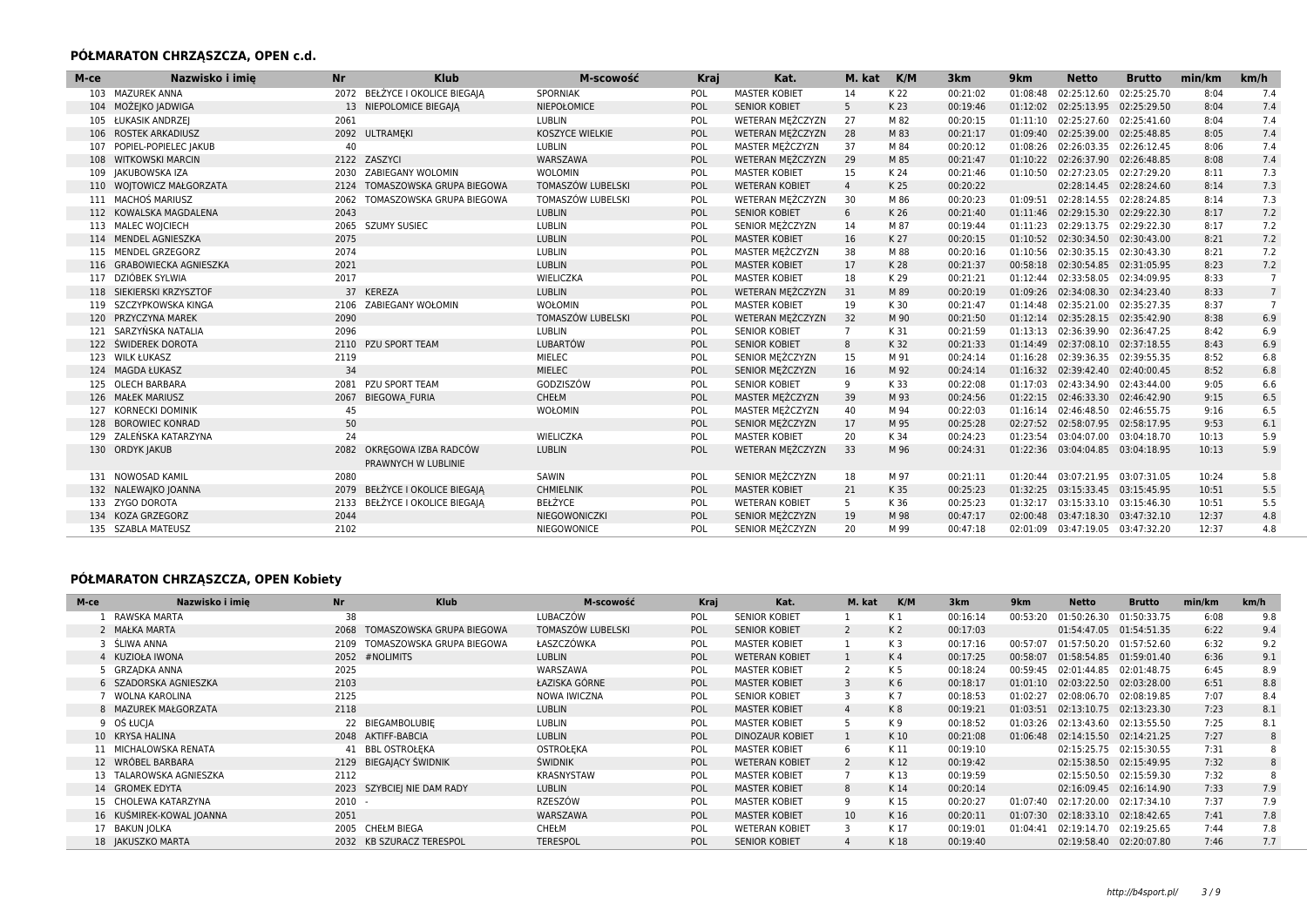### **PÓŁMARATON CHRZĄSZCZA, OPEN Kobiety c.d.**

| M-ce | Nazwisko i imie           | <b>Nr</b> | <b>Klub</b>                    | M-scowość         | Kraj | Kat.                  | M. kat            | K/M  | 3 <sub>km</sub> | 9km      | Netto                   | <b>Brutto</b> | min/km | km/h |
|------|---------------------------|-----------|--------------------------------|-------------------|------|-----------------------|-------------------|------|-----------------|----------|-------------------------|---------------|--------|------|
|      | 19 TABULSKA KATARZYNA     | 2111      | <b>KB SZURACZ TERESPOL</b>     | <b>TERESPOL</b>   | POL  | <b>MASTER KOBIET</b>  | 11                | K 18 | 00:19:39        |          | 02:19:57.65             | 02:20:07.80   | 7:46   | 7.7  |
|      | 20 KREPACKA MONIKA        |           | 2046 CHEŁM BIEGA               | <b>CHEŁM</b>      | POL  | <b>MASTER KOBIET</b>  | $12 \overline{ }$ | K 20 | 00:20:14        | 01:08:58 | 02:23:54.70 02:24:08.70 |               | 7:59   | 7.5  |
|      | 21 KIERUZALSKA MAŁGORZATA | 2037      |                                | CHEŁM             | POL  | <b>MASTER KOBIET</b>  | 13                | K 21 | 00:20:11        | 01:08:18 | 02:23:54.80             | 02:24:08.80   | 7:59   | 7.5  |
|      | 22 MAZUREK ANNA           |           | 2072 BEŁŻYCE I OKOLICE BIEGAJĄ | <b>SPORNIAK</b>   | POL  | <b>MASTER KOBIET</b>  | 14                | K 22 | 00:21:02        | 01:08:48 | 02:25:12.60             | 02:25:25.70   | 8:04   | 7.4  |
|      | 23 MOŻEJKO JADWIGA        |           | 13 NIEPOLOMICE BIEGAIA         | NIEPOŁOMICE       | POL  | <b>SENIOR KOBIET</b>  |                   | K 23 | 00:19:46        | 01:12:02 | 02:25:13.95             | 02:25:29.50   | 8:04   | 7.4  |
|      | 24 JAKUBOWSKA IZA         |           | 2030 ZABIEGANY WOLOMIN         | <b>WOLOMIN</b>    | POL  | <b>MASTER KOBIET</b>  | 15                | K 24 | 00:21:46        | 01:10:50 | 02:27:23.05             | 02:27:29.20   | 8:11   | 7.3  |
|      | 25 WOJTOWICZ MAŁGORZATA   | 2124      | TOMASZOWSKA GRUPA BIEGOWA      | TOMASZÓW LUBELSKI | POL  | <b>WETERAN KOBIET</b> | 4                 | K 25 | 00:20:22        |          | 02:28:14.45             | 02:28:24.60   | 8:14   | 7.3  |
|      | 26 KOWALSKA MAGDALENA     | 2043      |                                | <b>LUBLIN</b>     | POL  | <b>SENIOR KOBIET</b>  | 6                 | K 26 | 00:21:40        | 01:11:46 | 02:29:15.30             | 02:29:22.30   | 8:17   | 7.2  |
|      | 27 MENDEL AGNIESZKA       | 2075      |                                | LUBLIN            | POL  | <b>MASTER KOBIET</b>  | 16                | K 27 | 00:20:15        | 01:10:52 | 02:30:34.50             | 02:30:43.00   | 8:21   | 7.2  |
|      | 28 GRABOWIECKA AGNIESZKA  | 2021      |                                | <b>LUBLIN</b>     | POL  | <b>MASTER KOBIET</b>  | 17                | K 28 | 00:21:37        | 00:58:18 | 02:30:54.85 02:31:05.95 |               | 8:23   | 7.2  |
|      | 29 DZIÓBEK SYLWIA         | 2017      |                                | WIELICZKA         | POL  | <b>MASTER KOBIET</b>  | 18                | K 29 | 00:21:21        | 01:12:44 | 02:33:58.05             | 02:34:09.95   | 8:33   |      |
|      | 30 SZCZYPKOWSKA KINGA     |           | 2106 ZABIEGANY WOŁOMIN         | <b>WOŁOMIN</b>    | POL  | <b>MASTER KOBIET</b>  | 19                | K 30 | 00:21:47        | 01:14:48 | 02:35:21.00 02:35:27.35 |               | 8:37   |      |
|      | 31 SARZYŃSKA NATALIA      | 2096      |                                | LUBLIN            | POL  | <b>SENIOR KOBIET</b>  |                   | K 31 | 00:21:59        | 01:13:13 | 02:36:39.90             | 02:36:47.25   | 8:42   | 6.9  |
|      | 32 ŚWIDEREK DOROTA        |           | 2110 PZU SPORT TEAM            | <b>LUBARTÓW</b>   | POL  | <b>SENIOR KOBIET</b>  | 8                 | K 32 | 00:21:33        | 01:14:49 | 02:37:08.10 02:37:18.55 |               | 8:43   | 6.9  |
|      | 33 OLECH BARBARA          |           | 2081 PZU SPORT TEAM            | GODZISZÓW         | POL  | <b>SENIOR KOBIET</b>  | 9                 | K 33 | 00:22:08        | 01:17:03 | 02:43:34.90 02:43:44.00 |               | 9:05   | 6.6  |
|      | 34 ZALEŃSKA KATARZYNA     | 24        |                                | <b>WIELICZKA</b>  | POL  | <b>MASTER KOBIET</b>  | 20                | K 34 | 00:24:23        | 01:23:54 | 03:04:07.00             | 03:04:18.70   | 10:13  | 5.9  |
|      | 35 NALEWAJKO JOANNA       | 2079      | BEŁŻYCE I OKOLICE BIEGAJĄ      | <b>CHMIELNIK</b>  | POL  | <b>MASTER KOBIET</b>  | 21                | K 35 | 00:25:23        | 01:32:25 | 03:15:33.45             | 03:15:45.95   | 10:51  | 5.5  |
|      | 36 ZYGO DOROTA            |           | 2133 BEŁŻYCE I OKOLICE BIEGAJĄ | <b>BEŁŻYCE</b>    | POL  | <b>WETERAN KOBIET</b> |                   | K 36 | 00:25:23        | 01:32:17 | 03:15:33.10 03:15:46.30 |               | 10:51  | 5.5  |

## **PÓŁMARATON CHRZĄSZCZA, OPEN Mężczyźni**

| M-ce | Nazwisko i imie           | <b>Nr</b> | Klub                          | M-scowość          | <b>Kraj</b> | Kat.                   | M. kat          | K/M            | 3 <sub>km</sub> | 9km      | <b>Netto</b>                       | <b>Brutto</b> | min/km | km/h |
|------|---------------------------|-----------|-------------------------------|--------------------|-------------|------------------------|-----------------|----------------|-----------------|----------|------------------------------------|---------------|--------|------|
|      | 1 LIPIŃSKI TOMASZ         |           | 2058 IMPLOZIA CHEŁM           | CHEŁM              | POL         | SENIOR MEŻCZYZN        |                 | M 1            | 00:14:28        |          | 01:34:32.70                        | 01:34:35.40   | 5:15   | 11.4 |
|      | 2 SŁOWIŃSKI MARCIN        | 2099      | BIEGACZE SPECJALNEJ TROSKI    | WARSZAWA           | POL         | MASTER MEŻCZYZN        |                 | M <sub>2</sub> | 00:14:28        |          | 01:34:32.90                        | 01:34:35.95   | 5:15   | 11.4 |
|      | 3 ANTOŃCZAK MAREK         | 2003      |                               | ŻÓŁKIEWKA          | POL         | MASTER MEŻCZYZN        | 2               | M 3            | 00:14:51        | 00:47:39 | 01:35:08.60                        | 01:35:12.50   | 5:17   | 11.4 |
|      | 4 WÓJCIK ŁUKASZ           |           | 5060 SZYBCIEJ NIE DAM RADY    | <b>NIEMCE</b>      | POL         | MASTER MEZCZYZN        | $\overline{3}$  | M <sub>4</sub> | 00:15:24        | 00:48:47 | 01:36:37.75 01:36:42.85            |               | 5:22   | 11.2 |
|      | 5 IARGIŁO KRYSTIAN        | 2033      |                               | <b>KOCUDZA</b>     | POL         | SENIOR MEŻCZYZN        | 2               | M 5            | 00:15:02        |          | 01:38:43.70 01:38:48.00            |               | 5:29   | 10.9 |
|      | 6 JAKUSZKO GRZEGORZ       |           | 2031 KB SZURACZ TERESPOL      | <b>TERESPOL</b>    | POL         | MASTER MEŻCZYZN        | $\overline{a}$  | M 6            | 00:15:52        |          | 01:39:04.40 01:39:09.85            |               | 5:30   | 10.9 |
|      | 7 TUTKA DOMINIK           |           | 2114 BIŁGORAJ BIEGA           | <b>BIŁGORAI</b>    | POL         | MASTER MEZCZYZN        | -5              | M 7            | 00:16:11        |          | 01:39:13.05 01:39:16.00            |               | 5:30   | 10.9 |
|      | 8 MACIAG GRZEGORZ         | 2063      |                               | <b>RZESZÓW</b>     | POL         | <b>MASTER MEŻCZYZN</b> | 6               | M8             | 00:16:12        |          | 01:40:05.25 01:40:14.65            |               | 5:33   | 10.8 |
|      | 9 MOŻEJKO ARTUR           | 12        | NIEPOLOMICE BIEGAIA           | <b>NIEPOŁOMICE</b> | POL         | MASTER MEŻCZYZN        |                 | M 9            | 00:16:06        | 00:51:59 | 01:41:01.30                        | 01:41:08.95   | 5:36   | 10.7 |
|      | 10 ROGALA MARCIN          |           | 2091 IM INSPIRATION           | SZCZEBRZESZYN      | POL         | SENIOR MEŻCZYZN        | $\overline{3}$  | M 10           | 00:16:19        |          | 01:41:18.60 01:41:23.00            |               | 5:37   | 10.7 |
|      | 11 MIAZGA JANUSZ          | 2076      |                               | ZAMOŚĆ             | POL         | WETERAN MEŻCZYZN       | $\overline{1}$  | M 11           | 00:14:31        |          | 00:50:13 01:43:02.15 01:43:05.20   |               | 5:43   | 10.5 |
|      | 12 GRZĄDKA PRZEMYSŁAW     |           | 2024 PZU SPORT TEAM           | WARSZAWA           | POL         | MASTER MEŻCZYZN        | 8               | M 12           | 00:15:46        |          | 01:43:10.05 01:43:14.05            |               | 5:43   | 10.5 |
|      | 13 WILKOS KAMIL           | 2120      |                               | <b>NIEMCE</b>      | POL         | SENIOR MEŻCZYZN        | $\overline{4}$  | M 13           | 00:15:51        |          | 01:43:49.20 01:43:55.10            |               | 5:46   | 10.4 |
|      | 14 KOŁAKOWSKI PRZEMEK     |           | 2039 ROZBIEGANY ZAMOŚĆ        | ZAMOŚĆ             | POL         | MASTER MEZCZYZN        | 9               | M 14           | 00:16:02        | 00:52:17 | 01:46:58.70 01:47:08.40            |               | 5:56   | 10.1 |
|      | 15 PŁUCIENNICZAK WOJCIECH | 2086      |                               | LATCHORZEW         | POL         | MASTER MEZCZYZN        | 10              | M 15           | 00:16:34        |          | 00:54:10 01:47:09.35 01:47:13.75   |               | 5:57   | 10.1 |
|      | 16 GUŁAS DANIEL           |           | 2026 SAMSOBIEKLUB             | <b>LUBLIN</b>      | POL         | MASTER MEZCZYZN        | 11              | M 16           | 00:16:46        |          | 00:53:52 01:47:02.50 01:47:18.95   |               | 5:56   | 10.1 |
|      | 17 MAZUR TOMASZ           |           | 2071 FARTREK                  | GORZYCE            | POL         | SENIOR MEŻCZYZN        | 5               | M 17           | 00:14:28        |          | 01:47:42.55 01:47:46.75            |               | 5:59   | 10   |
|      | 18 WAGNER TOMASZ          |           | 39 TOMASZOWSKA GRUPA BIEGOWA  | <b>BEŁŻEC</b>      | POL         | MASTER MEŻCZYZN        | 12              | M 18           | 00:16:58        |          | 00:53:33 01:47:59.60               | 01:48:02.00   | 5:59   | 10   |
| 19   | <b>SZKODA ROBERT</b>      |           | 2108 BUT BIŁGORAJ ULTRA TRAIL | <b>BIŁGORAJ</b>    | POL         | MASTER MEŻCZYZN        | 13              | M 19           | 00:16:23        | 00:53:04 | 01:48:21.90                        | 01:48:24.65   | 6:01   | 10   |
| 20   | <b>WIECZOREK MARCIN</b>   | 2117      |                               | <b>MILEJÓW</b>     | POL         | MASTER MEŻCZYZN        | 14              | M 20           | 00:17:02        |          | 00:54:19 01:49:32.35 01:49:35.95   |               | 6:05   | 9.9  |
|      | 21 ORYSZCZAK BARTŁOMIEJ   |           | 2083 MTB ROZTOCZE             | JÓZEFÓWKA          | POL         | MASTER MEZCZYZN        | 15              | M 21           | 00:16:02        |          | 00:54:40 01:49:53.55 01:49:56.55   |               | 6:06   | 9.8  |
|      | 22 RYCAK ANDRZEJ          |           | 2095 NJN SABAUDY              | SABAUDIA           | POL         | WETERAN MEŻCZYZN       | 2               | M 22           | 00:17:04        |          | 01:52:15.45 01:52:23.75            |               | 6:14   | 9.6  |
| 23   | KORŻYK MAREK              | 2041      |                               | CZARNA             | POL         | WETERAN MEŻCZYZN       | $\overline{3}$  | M 23           | 00:16:46        | 00:54:43 | 01:52:52.50 01:53:02.80            |               | 6:16   | 9.6  |
|      | 24 KOZAK MARCIN           | 2045      |                               | <b>LUBLIN</b>      | POL         | MASTER MEZCZYZN        | 16              | M 24           | 00:18:18        | 00:56:59 | 01:53:16.95 01:53:24.20            |               | 6:17   | 9.5  |
|      | 25 MALISZEWSKI BARTŁOMIEI |           | 2066 #NOLIMITS RUNNING TEAM   | ŁECZNA             | POL         | SENIOR MEŻCZYZN        | -6              | M 25           | 00:17:05        |          | 01:54:09.60 01:54:15.95            |               | 6:20   | 9.5  |
|      | 26 DOBROWOLSKI PIOTR      | 2012      |                               | <b>LUBLIN</b>      | POL         | WETERAN MEŻCZYZN       | $\overline{4}$  | M 26           | 00:16:22        |          | 00:55:02  01:54:28.35  01:54:33.30 |               | 6:21   | 9.4  |
| 27   | <b>SZEGDA ŁUKASZ</b>      | 2107      | <b>GARDONIE 279</b>           | PUŁAWY             | POL         | <b>MASTER MEŻCZYZN</b> | 17              | M 27           | 00:17:17        |          | 01:54:54.30 01:55:01.00            |               | 6:23   | 9.4  |
|      | 28 KWIECIEŃ SEBASTIAN     | 20        |                               | <b>LUBLIN</b>      | POL         | MASTER MEŻCZYZN        | 18              | M 28           | 00:18:26        |          | 00:57:10 01:55:02.50 01:55:09.75   |               | 6:23   | 9.4  |
|      | 29 SUŁEK MARCIN           | 575       |                               |                    | POL         | MASTER MEŻCZYZN        | 19              | M 29           | 00:16:56        |          | 01:56:18.20 01:56:22.85            |               | 6:27   | 9.3  |
|      | 30 LIBRONT JAKUB          | 2057      | KLECZAŃSKA GRUPA BIEGOWA      | <b>KLECZANY</b>    | POL         | SENIOR MEŻCZYZN        | $7\overline{ }$ | M 30           | 00:19:01        |          | 00:59:08 01:56:17.60               | 01:56:29.15   | 6:27   | 9.3  |
|      | 31 ZIMNY WITOLD           | 2132      |                               | ŁAŃCUT             | POL         | MASTER MEŻCZYZN        | 20              | M 31           | 00:17:27        |          | 01:56:41.25 01:56:48.80            |               | 6:28   | 9.3  |
|      | 32 ADAMCZYK MARIUSZ       | 23        |                               | BORZECHÓW KOLONIA  | POL         | WETERAN MEŻCZYZN       | 5               | M 32           | 00:18:09        |          | 01:56:54.15 01:57:07.05            |               | 6:29   | 9.2  |
|      | 33 STACH JACEK            | 2100      |                               | <b>OLCHOWA</b>     | POL         | WETERAN MEŻCZYZN       | 6               | M 33           | 00:17:41        |          | 01:57:26.15 01:57:26.15            |               | 6:31   | 9.2  |
|      | 34 SULOWSKI WŁADYSŁAW     | 2101      |                               | <b>MARYSIN</b>     | POL         | DINOZAUR MEŻCZYZN 1    |                 | M 34           | 00:16:52        |          | 01:57:22.30 01:57:28.50            |               | 6:31   | 9.2  |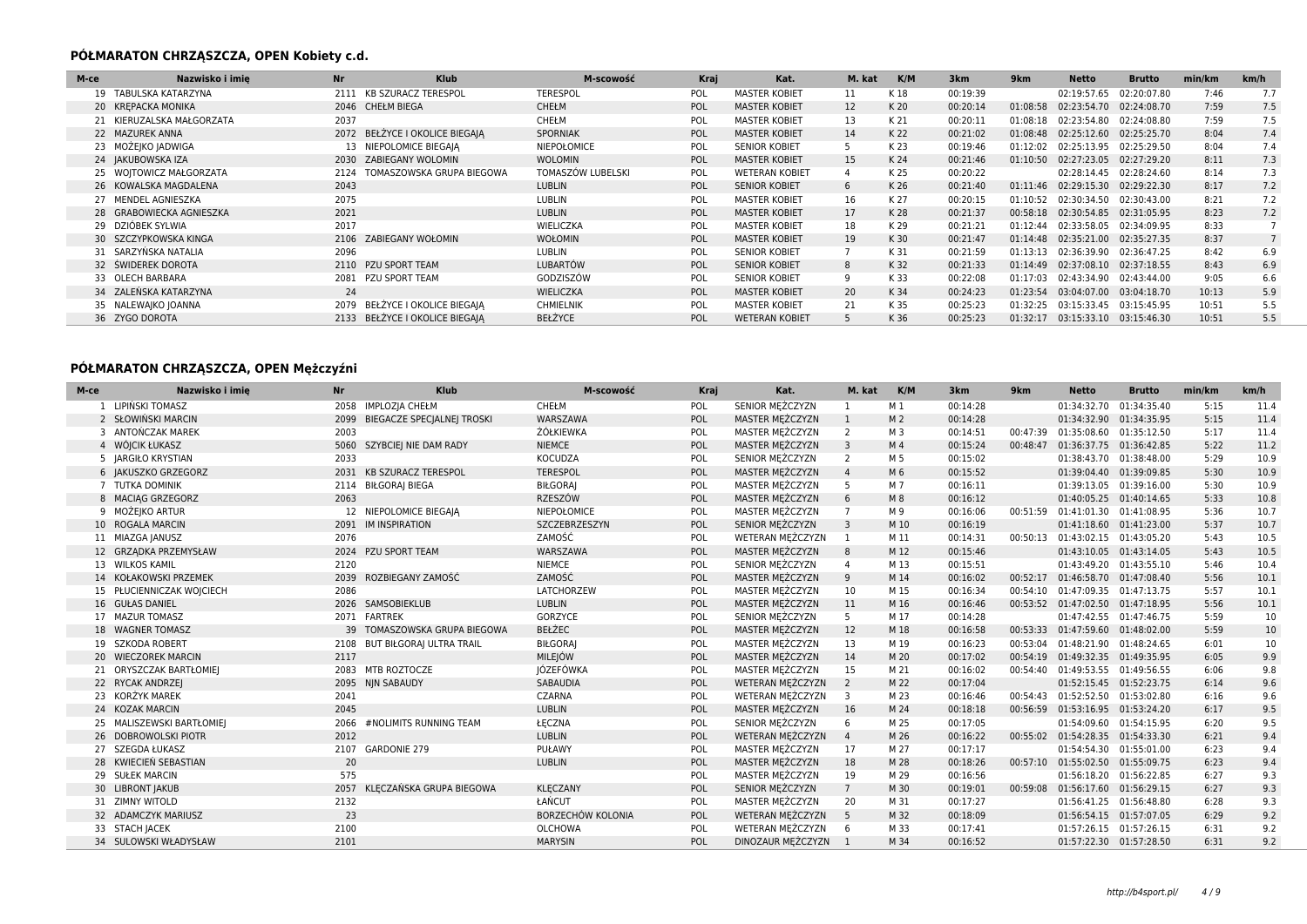#### **PÓŁMARATON CHRZĄSZCZA, OPEN Mężczyźni c.d.**

| M-ce | Nazwisko i imie              | <b>Nr</b> | <b>Klub</b>                                     | M-scowość               | Kraj       | Kat.              | M. kat                  | K/M  | 3 <sub>km</sub> | 9 <sub>km</sub> | <b>Netto</b>                       | <b>Brutto</b> | min/km | km/h           |
|------|------------------------------|-----------|-------------------------------------------------|-------------------------|------------|-------------------|-------------------------|------|-----------------|-----------------|------------------------------------|---------------|--------|----------------|
|      | 35 KORZENIOWSKI DAMIAN       | 2040      |                                                 | <b>REJOWIEC</b>         | POL        | MASTER MEŻCZYZN   | 21                      | M 35 | 00:16:16        | 00:54:57        | 01:59:09.80                        | 01:59:13.10   | 6:37   | 9.1            |
|      | 36 ŁACZNY MARCIN             | 2060      |                                                 | <b>LUBLIN</b>           | POL        | MASTER MEZCZYZN   | 22                      | M 36 | 00:16:58        | 00:57:37        | 01:59:30.90                        | 01:59:37.45   | 6:38   | 9              |
|      | 37 WŁODARCZYK MICHAŁ         | 2123      | LUBELSKI BIEGACZ TEAM                           | WARSZAWA                | POL        | SENIOR MEZCZYZN   | 8                       | M 37 | 00:16:17        | 00:53:56        | 01:59:38.25                        | 01:59:42.35   | 6:38   | q              |
|      | 38 KUZIOŁA GRZEGORZ          |           | 2053 #NOLIMITS                                  | <b>LUBLIN</b>           | POL        | WETERAN MEZCZYZN  | $\overline{7}$          | M 38 | 00:17:34        |                 | 00:59:10 02:00:49.10               | 02:00:55.60   | 6:42   | 8.9            |
|      | 39 IWANICKI WŁADYSŁAW        |           | 2027 LW.BOGDANKA                                | ŁĘCZNA                  | POL        | DINOZAUR MĘŻCZYZN | $\overline{2}$          | M 39 | 00:18:13        |                 | 00:59:35 02:01:35.45 02:01:43.60   |               | 6:45   | 8.9            |
| 40   | ZAREBSKI KRZYSZTOF           | 26        |                                                 | <b>KRASNYSTAW</b>       | POL        | SENIOR MEŻCZYZN   | 9                       | M 40 | 00:18:59        |                 | 02:01:59.65                        | 02:02:08.65   | 6:46   | 8.9            |
| 41   | <b>GRABOWIECKI MICHAŁ</b>    | 2022      |                                                 | LUBLIN                  | POL        | MASTER MEZCZYZN   | 23                      | M 41 | 00:17:30        |                 | 02:02:52.40                        | 02:03:03.95   | 6:49   | 8.8            |
| 42   | <b>BANDO PIOTR</b>           | 11        |                                                 | <b>KRAKÓW</b>           | POL        | WETERAN MEŻCZYZN  | 8                       | M 42 | 00:16:58        |                 | 02:03:11.40                        | 02:03:16.20   | 6:50   | 8.8            |
| 43   | <b>PRUCHNIAK ROBERT</b>      | 2089      | <b>LIPIEC RUNNING TEAM</b>                      | WARSZAWA                | POL        | WETERAN MĘŻCZYZN  | 9                       | M 43 | 00:17:48        |                 | 02:03:11.50                        | 02:03:21.65   | 6:50   | 8.8            |
| 44   | <b>RUSIN ŁUKASZ</b>          | 2093      | <b>RKS</b>                                      | CHEŁM                   | POL        | MASTER MEZCZYZN   | 24                      | M 44 | 00:18:01        |                 | 02:04:08.40                        | 02:04:16.05   | 6:53   | 8.7            |
|      | 45 MARC ARTUR                |           | 2070 PTT TARNÓW                                 | <b>DEBICA</b>           | POL        | WETERAN MEŻCZYZN  | 10                      | M 45 | 00:17:59        |                 | 01:01:38 02:04:32.95 02:04:38.40   |               | 6:55   | 8.7            |
|      | 46 DRYGIEL VEL DRYGLAK PIOTR | 2016      |                                                 | <b>KRASNYSTAW</b>       | POL        | WETERAN MEŻCZYZN  | 11                      | M 46 | 00:17:18        |                 | 02:04:38.75 02:04:42.35            |               | 6:55   | 8.7            |
| 47   | ZAWIŚLAK TOMASZ              | 2131      | LUBLIN BIEGA                                    | <b>LUBLIN</b>           | POL        | WETERAN MEZCZYZN  | 12                      | M 47 | 00:17:45        |                 | 00:58:49 02:04:40.15               | 02:04:50.05   | 6:55   | 8.7            |
| 48   | ARCISZEWSKI MICHAŁ           | 2004      | SPRÓCHNIALI HERKULESI                           | ŚWIERZOWA POLSKA        | POL        | MASTER MEZCZYZN   | 25                      | M 48 | 00:17:48        |                 | 02:06:19.25 02:06:24.75            |               | 7:01   | 8.5            |
| 49   | DRAŻEK SŁAWOMIR              | 2015      |                                                 | FAJSŁAWICE              | POL        | WETERAN MĘŻCZYZN  | 13                      | M 49 | 00:18:09        |                 | 01:02:11 02:06:46.70               | 02:06:53.65   | 7:02   | 8.5            |
| 50   | MEŁGIES MAREK                |           | 2073 MELKOMP                                    | <b>PIASKI</b>           | POL        | MASTER MEZCZYZN   | 26                      | M 50 | 00:18:58        |                 | 02:06:43.00                        | 02:06:53.95   | 7:02   | 8.5            |
| 51   | ORZECHOWSKI MAREK            | 4         |                                                 |                         | POL        | WETERAN MEZCZYZN  | 14                      | M 51 | 00:19:11        |                 | 01:02:44 02:07:11.40               | 02:07:17.00   | 7:03   | 8.5            |
|      | 52 SZCZABEL KRYSTIAN         |           | 2104 I LOVE GLIWICE                             | <b>GLIWICE</b>          | POL        | SENIOR MEZCZYZN   | 10                      | M 52 | 00:17:09        |                 | 02:07:25.20                        | 02:07:30.95   | 7:04   | 8.5            |
| 53   | URBAŃSKI MIROSŁAW            |           | 2115 BIEGAM BO LUBIE                            | SIERADZ                 | POL        | WETERAN MEŻCZYZN  | 15                      | M 53 | 00:18:42        |                 | 01:01:42 02:07:23.75 02:07:33.75   |               | 7:04   | 8.5            |
|      |                              | 2088      |                                                 | ZELÓW                   |            |                   |                         |      |                 |                 |                                    |               | 7:07   |                |
| 54   | PRAŁAT DAWID                 |           | PZU SPORT TEAM                                  |                         | POL        | MASTER MEZCZYZN   | 27                      | M 54 | 00:19:12        |                 | 02:08:08.15 02:08:23.05            |               |        | 8.4            |
| 55   | KAŁAKUCKI JAROSŁAW           | 2035      | LUBELSKIBIEGACZ.PL TEAM                         | LUBLIN                  | POL        | WETERAN MEZCZYZN  | 16                      | M 55 | 00:18:12        |                 | 01:01:19 02:08:11.40               | 02:08:23.70   | 7:07   | 8.4            |
|      | 56 KRZYWDA KONRAD            |           | 2049 SPRÓCHNIALI HERKULESI                      | <b>CHORKÓWKA</b>        | POL        | SENIOR MĘŻCZYZN   | 11                      | M 56 | 00:18:09        |                 | 02:08:34.65 02:08:39.85            |               | 7:08   | 8.4            |
|      | 57 JACEK ANDRZEJ             | 2029      |                                                 | ZAMOŚĆ                  | POL        | DINOZAUR MĘŻCZYZN | $\overline{\mathbf{3}}$ | M 57 | 00:18:25        |                 | 02:09:01.75 02:09:14.90            |               | 7:10   | 8.4            |
| 58   | ZABOROWSKI ŁUKASZ            |           | 21 8BALL CROSS GYM                              | CHEŁM                   | POL        | SENIOR MĘŻCZYZN   | 12                      | M 58 | 00:21:28        |                 | 01:05:49 02:09:23.45 02:09:36.40   |               | 7:11   | 8.3            |
| 59   | MAŁKIEIWCZ ADRIAN            | 2069      |                                                 | OSTROWIEC ŚWIĘTOKRZYSKI | POL        | MASTER MEZCZYZN   | 28                      | M 59 | 00:18:55        | 01:06:04        | 02:09:58.05                        | 02:10:08.70   | 7:13   | 8.3            |
|      | 60 WILKOS MARCIN             | 2121      |                                                 | <b>UCHANIE</b>          | <b>POL</b> | WETERAN MĘŻCZYZN  | 17                      | M 60 | 00:18:52        |                 | 01:03:18 02:10:43.05 02:10:51.05   |               | 7:15   | 8.3            |
| 61   | <b>SŁOMA TADEUSZ</b>         | 2098      |                                                 | <b>HRUBIESZÓW</b>       | POL        | DINOZAUR MĘŻCZYZN | $\overline{4}$          | M 61 | 00:18:52        |                 | 01:03:25 02:11:05.45 02:11:12.15   |               | 7:16   | 8.2            |
|      | 62 KANTOR DAREK              | 2036      | POZIOMKI                                        | <b>BODUSZYN</b>         | POL        | WETERAN MĘŻCZYZN  | 18                      | M 62 | 00:20:06        |                 | 01:05:28 02:11:00.10 02:11:12.60   |               | 7:16   | 8.2            |
|      | 63 KŁODZIŃSKI KLAUDIUSZ      | 2038      | ULTRAMEKI                                       | <b>TARNÓW</b>           | POL        | WETERAN MEŻCZYZN  | 19                      | M 63 | 00:21:18        |                 | 02:11:28.30                        | 02:11:38.60   | 7:18   | 8.2            |
|      | 64 KRUKOWSKI ROBERT          |           | 2047 PLATINIUM ZAMOŚĆ                           | ZAMOŚĆ                  | POL        | MASTER MEZCZYZN   | 29                      | M 64 | 00:17:47        |                 | 01:01:56 02:12:14.25 02:12:17.35   |               | 7:20   | 8.2            |
| 65   | ABRAMOWICZ DANIEL            | 2001      | <b>CHEŁM BIEGA</b>                              | CHEŁM                   | POL        | MASTER MEZCZYZN   | 30                      | M 65 | 00:17:57        |                 | 01:02:48 02:12:42.80               | 02:12:49.30   | 7:22   | 8.1            |
| 66   | <b>GILAS MICHAŁ</b>          |           | 2019 BIŁGORUN                                   | <b>BIŁGORA</b>          | POL        | MASTER MEZCZYZN   | 31                      | M 66 | 00:19:38        |                 | 01:03:56 02:12:39.00 02:12:50.75   |               | 7:22   | 8.1            |
| 67   | ADAMCZYK JACEK               | 2002      |                                                 | <b>CHEŁM</b>            | POL        | WETERAN MEZCZYZN  | 20                      | M 67 | 00:17:19        |                 | 01:00:57 02:13:44.75 02:13:48.25   |               | 7:25   | 8.1            |
| 68   | <b>ANDREASIK MARIUSZ</b>     |           | 35 PRO-MILE TEAM                                | WARSZAWA                | POL        | MASTER MEZCZYZN   | 32                      | M 68 | 00:18:53        |                 | 01:04:18 02:13:42.90 02:13:49.75   |               | 7:25   | 8.1            |
| 69   | <b>LIANA TOMASZ</b>          | 2056      | KLECZAŃSKA GRUPA BIEGOWA                        | <b>KLECZANY</b>         | POL        | SENIOR MĘŻCZYZN   | 13                      | M 69 | 00:18:50        |                 | 01:07:15 02:13:52.30               | 02:14:04.45   | 7:26   | 8.1            |
|      | 70 WENERSKI WOJCIECH         |           | 2116 LUBELSKIE STOWARZYSZENIE<br><b>BIEGOWE</b> | <b>LUBLIN</b>           | POL        | DINOZAUR MĘŻCZYZN | $5^{\circ}$             | M 70 | 00:18:13        |                 | 02:15:02.20 02:15:10.45            |               | 7:30   | 8              |
|      | 71 TALAROWSKI PAWEŁ          | 2113      |                                                 | KRASNYSTAW              | POL        | MASTER MEZCZYZN   | 33                      | M 71 | 00:20:00        |                 | 02:15:50.80                        | 02:15:59.80   | 7:32   | 8              |
|      | 72 WOLNY MICHAŁ              | 2126      |                                                 | WARSZAWA                | POL        | WETERAN MEŻCZYZN  | 21                      | M 72 | 00:19:56        |                 | 01:06:26 02:16:29.80               | 02:16:43.30   | 7:34   | 7.9            |
|      | 73 SIEDLACZEK ZBIGNIEW       | 2097      |                                                 | <b>LUBLIN</b>           | POL        | DINOZAUR MĘŻCZYZN | 6                       | M 73 | 00:19:59        |                 | 01:06:34 02:17:09.70 02:17:23.80   |               | 7:37   | 7.9            |
|      | 74 BAKUN MARIUSZ             | 2006      |                                                 | CHEŁM                   | POL        | WETERAN MEZCZYZN  | 22                      | M 74 | 00:19:00        |                 | 01:04:47 02:19:14.70 02:19:25.95   |               | 7:44   | 7.8            |
| 75   | <b>PACZUSKI PIOTR</b>        | 2084      | 8 BALL CROSS GYM CHEŁM                          | <b>CHEŁM</b>            | POL        | MASTER MEZCZYZN   | 34                      | M 75 | 00:22:11        |                 | 01:09:32 02:19:55.30               | 02:20:08.75   | 7:46   | 7.7            |
|      | 76 WOLNY JAN                 | 2127      |                                                 | <b>NOWA IWICZNA</b>     | POL        | WETERAN MEZCZYZN  | 23                      | M 76 | 00:19:55        |                 | 01:06:47 02:20:34.75 02:20:49.35   |               | 7:48   | 7.7            |
|      | 77 LEWIŃSKI TOMASZ           |           | 2055 JEST LEPIEJ RUN TEAM                       | <b>CZESTOCHOWA</b>      | POL        | MASTER MĘŻCZYZN   | 35                      | M 77 | 00:19:17        |                 | 01:06:57 02:21:51.15 02:21:58.90   |               | 7:52   | 7.6            |
| 78   | <b>GILAS SZYMON</b>          | 2018      |                                                 | CHEŁM                   | POL        | MASTER MEZCZYZN   | 36                      | M 78 | 00:19:37        |                 | 01:06:08 02:24:05.00               | 02:24:17.55   | 8:00   | 7.5            |
| 79   | WRZESIEŃ JERZY               | 2130      | TAK LUBIE SANDOMIERZ                            | SANDOMIERZ              | POL        | WETERAN MĘŻCZYZN  | 24                      | M 79 | 00:20:47        |                 | 01:08:31 02:24:18.40               | 02:24:33.75   | 8:01   | 7.5            |
|      | 80 BIDAS PAWEŁ               | 2009      | <b>BIKE EQUIPA SANDOMIERZ</b>                   | SANDOMIERZ              | POL        | WETERAN MEŻCZYZN  | 25                      | M 80 | 00:20:47        |                 | 01:08:24 02:24:19.10 02:24:34.50   |               | 8:01   | 7.5            |
|      | 81 LECH ANDRZEJ              | 2054      |                                                 | <b>LUBLIN</b>           | POL        | WETERAN MĘŻCZYZN  | 26                      | M 81 | 00:21:00        |                 | 01:08:50 02:24:39.65 02:24:54.70   |               | 8:02   | 7.5            |
|      | 82 ŁUKASIK ANDRZEJ           | 2061      |                                                 | <b>LUBLIN</b>           | POL        | WETERAN MĘŻCZYZN  | 27                      | M 82 | 00:20:15        |                 | 01:11:10 02:25:27.60               | 02:25:41.60   | 8:04   | 7.4            |
| 83   | ROSTEK ARKADIUSZ             |           | 2092 ULTRAMEKI                                  | <b>KOSZYCE WIELKIE</b>  | POL        | WETERAN MEZCZYZN  | 28                      | M 83 | 00:21:17        |                 | 01:09:40 02:25:39.00               | 02:25:48.85   | 8:05   | 7.4            |
| -84  | POPIEL-POPIELEC JAKUB        | 40        |                                                 | <b>LUBLIN</b>           | POL        | MASTER MEZCZYZN   | 37                      | M 84 | 00:20:12        |                 | 01:08:26 02:26:03.35               | 02:26:12.45   | 8:06   | 7.4            |
| 85   | <b>WITKOWSKI MARCIN</b>      |           | 2122 ZASZYCI                                    | WARSZAWA                | POL        | WETERAN MEZCZYZN  | 29                      | M 85 | 00:21:47        |                 | 01:10:22 02:26:37.90               | 02:26:48.85   | 8:08   | 7.4            |
|      |                              |           |                                                 |                         |            |                   |                         |      |                 |                 |                                    |               |        |                |
|      | 86 MACHOŚ MARIUSZ            | 2062      | TOMASZOWSKA GRUPA BIEGOWA                       | TOMASZÓW LUBELSKI       | POL        | WETERAN MEŻCZYZN  | 30                      | M 86 | 00:20:23        |                 | 01:09:51  02:28:14.55  02:28:24.85 |               | 8:14   | 7.3            |
|      | 87 MALEC WOJCIECH            |           | 2065 SZUMY SUSIEC                               | LUBLIN                  | POL        | SENIOR MEZCZYZN   | 14                      | M 87 | 00:19:44        |                 | 01:11:23 02:29:13.75 02:29:22.30   |               | 8:17   | 7.2            |
|      | 88 MENDEL GRZEGORZ           | 2074      |                                                 | <b>LUBLIN</b>           | POL        | MASTER MEZCZYZN   | 38                      | M 88 | 00:20:16        |                 | 01:10:56 02:30:35.15 02:30:43.30   |               | 8:21   | 7.2            |
| 89   | SIEKIERSKI KRZYSZTOF         | 37        | KEREZA                                          | <b>LUBLIN</b>           | POL        | WETERAN MEZCZYZN  | 31                      | M 89 | 00:20:19        |                 | 01:09:26 02:34:08.30 02:34:23.40   |               | 8:33   | $\overline{7}$ |
|      | 90 PRZYCZYNA MAREK           | 2090      |                                                 | TOMASZÓW LUBELSKI       | POL        | WETERAN MĘŻCZYZN  | 32                      | M 90 | 00:21:50        |                 | 01:12:14 02:35:28.15 02:35:42.90   |               | 8:38   | 6.9            |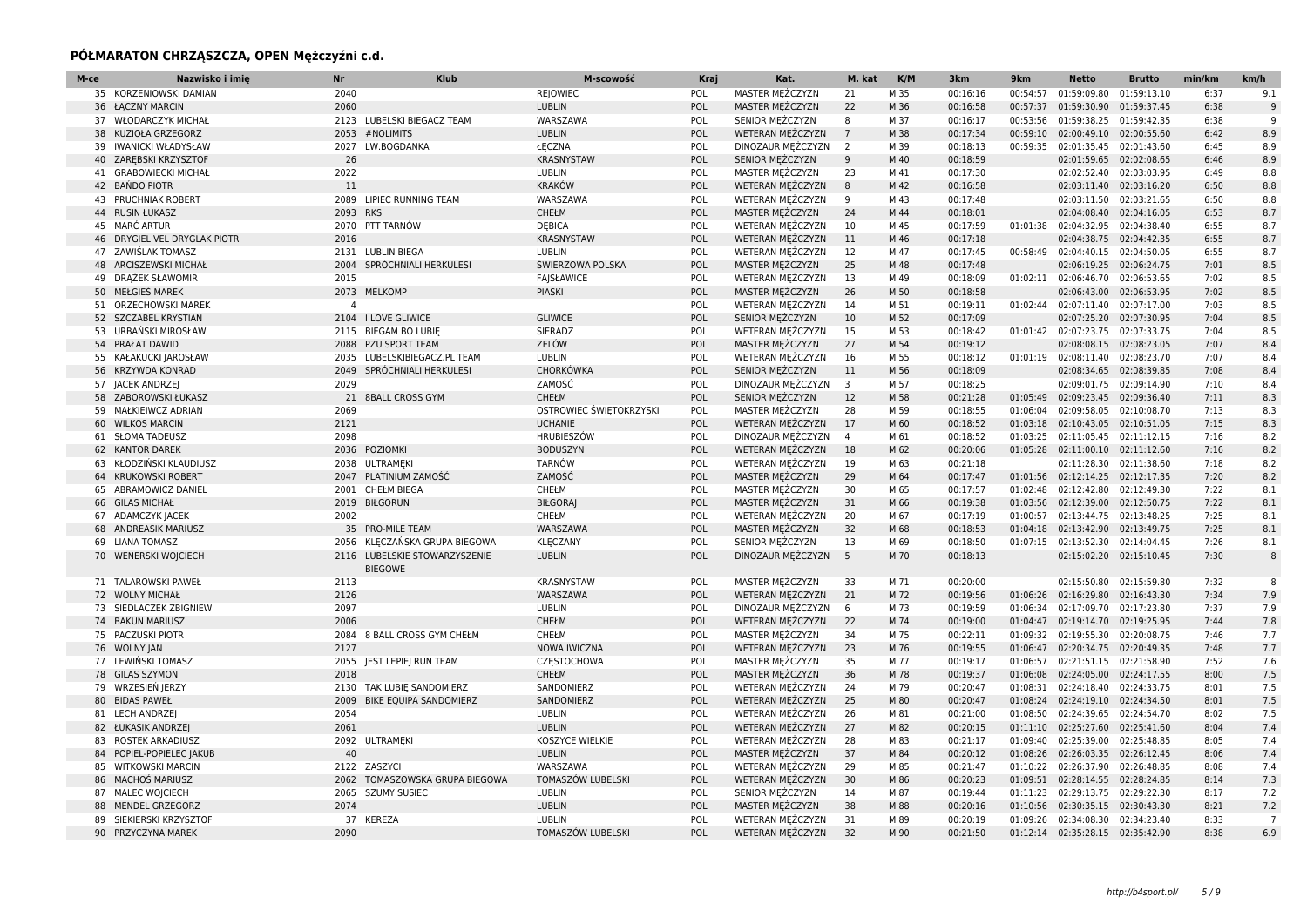## **PÓŁMARATON CHRZĄSZCZA, OPEN Mężczyźni c.d.**

| M-ce | Nazwisko i imie     | <b>Nr</b> | <b>Klub</b>                                      | M-scowość      | <b>Kraj</b> | Kat.             | M. kat | K/M  | 3km      | 9km      | <b>Netto</b>                     | <b>Brutto</b> | min/km | km/h |
|------|---------------------|-----------|--------------------------------------------------|----------------|-------------|------------------|--------|------|----------|----------|----------------------------------|---------------|--------|------|
|      | 91 WILK ŁUKASZ      | 2119      |                                                  | <b>MIELEC</b>  | POL         | SENIOR MEŻCZYZN  | 15     | M 91 | 00:24:14 | 01:16:28 | 02:39:36.35                      | 02:39:55.35   | 8:52   | 6.8  |
|      | 92 MAGDA ŁUKASZ     | 34        |                                                  | <b>MIELEC</b>  | POL         | SENIOR MEŻCZYZN  | 16     | M 92 | 00:24:14 |          | 01:16:32 02:39:42.40 02:40:00.45 |               | 8:52   | 6.8  |
|      | 93 MAŁEK MARIUSZ    |           | 2067 BIEGOWA FURIA                               | <b>CHEŁM</b>   | POL         | MASTER MEŻCZYZN  | 39     | M 93 | 00:24:56 | 01:22:15 | 02:46:33.30 02:46:42.90          |               | 9:15   | 6.5  |
|      | 94 KORNECKI DOMINIK | 45        |                                                  | <b>WOŁOMIN</b> | POL         | MASTER MEŻCZYZN  | 40     | M 94 | 00:22:03 | 01:16:14 | 02:46:48.50 02:46:55.75          |               | 9:16   | 6.5  |
|      | 95 BOROWIEC KONRAD  | 50        |                                                  |                | POL         | SENIOR MEŻCZYZN  | 17     | M 95 | 00:25:28 | 02:27:52 | 02:58:07.95                      | 02:58:17.95   | 9:53   | 6.1  |
|      | 96 ORDYK JAKUB      |           | 2082 OKREGOWA IZBA RADCÓW<br>PRAWNYCH W LUBLINIE | <b>LUBLIN</b>  | <b>POL</b>  | WETERAN MEŻCZYZN | 33     | M 96 | 00:24:31 | 01:22:36 | 03:04:04.85 03:04:18.95          |               | 10:13  | 5.9  |
|      | 97 NOWOSAD KAMIL    | 2080      |                                                  | SAWIN          | POL         | SENIOR MEŻCZYZN  | 18     | M 97 | 00:21:11 | 01:20:44 | 03:07:21.95                      | 03:07:31.05   | 10:24  | 5.8  |
|      | 98 KOZA GRZEGORZ    | 2044      |                                                  | NIEGOWONICZKI  | POL         | SENIOR MEŻCZYZN  | 19     | M 98 | 00:47:17 | 02:00:48 | 03:47:18.30 03:47:32.10          |               | 12:37  | 4.8  |
|      | 99 SZABLA MATEUSZ   | 2102      |                                                  | NIEGOWONICE    | POL         | SENIOR MEŻCZYZN  | 20     | M 99 | 00:47:18 | 02:01:09 | 03:47:19.05                      | 03:47:32.20   | 12:37  | 4.8  |

#### **PÓŁMARATON CHRZĄSZCZA, Senior Kobiet**

| M-ce | Nazwisko i imie      | <b>Nr</b> | <b>Klub</b>                    | M-scowość         | <b>Kraj</b> | Kat.                 | M. kat | K/M             | 3km      | 9km      | <b>Netto</b>            | <b>Brutto</b> | min/km | km/h |
|------|----------------------|-----------|--------------------------------|-------------------|-------------|----------------------|--------|-----------------|----------|----------|-------------------------|---------------|--------|------|
|      | RAWSKA MARTA         | 38        |                                | LUBACZÓW          | POL         | <b>SENIOR KOBIET</b> |        | K 1             | 00:16:14 | 00:53:20 | 01:50:26.30             | 01:50:33.75   | 6:08   | 9.8  |
|      | 2 MAŁKA MARTA        |           | 2068 TOMASZOWSKA GRUPA BIEGOWA | TOMASZÓW LUBELSKI | POL         | <b>SENIOR KOBIET</b> |        | K <sub>2</sub>  | 00:17:03 |          | 01:54:47.05 01:54:51.35 |               | 6:22   | 9.4  |
|      | WOLNA KAROLINA       | 2125      |                                | NOWA IWICZNA      | POL         | <b>SENIOR KOBIET</b> |        | K7              | 00:18:53 | 01:02:27 | 02:08:06.70 02:08:19.85 |               | 7:07   | 8.4  |
|      | I JAKUSZKO MARTA     |           | 2032 KB SZURACZ TERESPOL       | <b>TERESPOL</b>   | POL         | <b>SENIOR KOBIET</b> |        | K18             | 00:19:40 |          | 02:19:58.40 02:20:07.80 |               | 7:46   | 7.7  |
|      | MOŻEJKO JADWIGA      |           | 13 NIEPOLOMICE BIEGAIA         | NIEPOŁOMICE       | POL         | <b>SENIOR KOBIET</b> |        | K 23            | 00:19:46 | 01:12:02 | 02:25:13.95             | 02:25:29.50   | 8:04   |      |
|      | 6 KOWALSKA MAGDALENA | 2043      |                                | <b>LUBLIN</b>     | <b>POL</b>  | <b>SENIOR KOBIET</b> |        | K <sub>26</sub> | 00:21:40 | 01:11:46 | 02:29:15.30 02:29:22.30 |               | 8:17   | 7.2  |
|      | SARZYŃSKA NATALIA    | 2096      |                                | LUBLIN            | POL         | <b>SENIOR KOBIET</b> |        | K 31            | 00:21:59 | 01:13:13 | 02:36:39.90             | 02:36:47.25   | 8:42   | 6.9  |
|      | 8 ŚWIDEREK DOROTA    |           | 2110 PZU SPORT TEAM            | <b>LUBARTÓW</b>   | POL         | <b>SENIOR KOBIET</b> |        | K 32            | 00:21:33 | 01:14:49 | 02:37:08.10 02:37:18.55 |               | 8:43   | 6.9  |
|      | J OLECH BARBARA      |           | 2081 PZU SPORT TEAM            | GODZISZÓW         | POL         | <b>SENIOR KOBIET</b> |        | K 33            | 00:22:08 | 01.17.03 | 02:43:34.90             | 02:43:44.00   | 9:05   | 6.6  |

#### **PÓŁMARATON CHRZĄSZCZA, Senior Mężczyzn**

| M-ce | Nazwisko i imie          | <b>Nr</b> | <b>Klub</b>                   | M-scowość          | Kraj | Kat.            | M. kat            | K/M   | 3km      | 9 <sub>km</sub> | Netto                            | <b>Brutto</b> | min/km | km/h |
|------|--------------------------|-----------|-------------------------------|--------------------|------|-----------------|-------------------|-------|----------|-----------------|----------------------------------|---------------|--------|------|
|      | LIPIŃSKI TOMASZ          |           | 2058 IMPLOZJA CHEŁM           | CHEŁM              | POL  | SENIOR MEŻCZYZN |                   | $M_1$ | 00:14:28 |                 | 01:34:32.70                      | 01:34:35.40   | 5:15   | 11.4 |
|      | 2 JARGIŁO KRYSTIAN       | 2033      |                               | <b>KOCUDZA</b>     | POL  | SENIOR MEŻCZYZN |                   | M 5   | 00:15:02 |                 | 01:38:43.70  01:38:48.00         |               | 5:29   | 10.9 |
|      | 3 ROGALA MARCIN          |           | 2091 IM INSPIRATION           | SZCZEBRZESZYN      | POL  | SENIOR MEŻCZYZN |                   | M 10  | 00:16:19 |                 | 01:41:18.60                      | 01:41:23.00   | 5:37   | 10.7 |
|      | 4 WILKOS KAMIL           | 2120      |                               | <b>NIEMCE</b>      | POL  | SENIOR MEŻCZYZN |                   | M 13  | 00:15:51 |                 | 01:43:49.20 01:43:55.10          |               | 5:46   | 10.4 |
|      | 5 MAZUR TOMASZ           |           | 2071 FARTREK                  | GORZYCE            | POL  | SENIOR MEŻCZYZN |                   | M 17  | 00:14:28 |                 | 01:47:42.55 01:47:46.75          |               | 5:59   | 10   |
|      | 6 MALISZEWSKI BARTŁOMIEJ |           | 2066 #NOLIMITS RUNNING TEAM   | ŁĘCZNA             | POL  | SENIOR MEŻCZYZN | 6                 | M 25  | 00:17:05 |                 | 01:54:09.60 01:54:15.95          |               | 6:20   | 9.5  |
|      | LIBRONT JAKUB            |           | 2057 KLECZAŃSKA GRUPA BIEGOWA | KLECZANY           | POL  | SENIOR MEŻCZYZN |                   | M 30  | 00:19:01 | 00:59:08        | 01:56:17.60                      | 01:56:29.15   | 6:27   | 9.3  |
|      | 8 WŁODARCZYK MICHAŁ      |           | 2123 LUBELSKI BIEGACZ TEAM    | WARSZAWA           | POL  | SENIOR MEŻCZYZN | 8                 | M 37  | 00:16:17 | 00:53:56        | 01:59:38.25                      | 01:59:42.35   | 6:38   |      |
|      | 9 ZAREBSKI KRZYSZTOF     | 26        |                               | <b>KRASNYSTAW</b>  | POL  | SENIOR MEŻCZYZN | 9                 | M 40  | 00:18:59 |                 | 02:01:59.65 02:02:08.65          |               | 6:46   | 8.9  |
|      | 10 SZCZABEL KRYSTIAN     |           | 2104 I LOVE GLIWICE           | <b>GLIWICE</b>     | POL  | SENIOR MEŻCZYZN | 10                | M 52  | 00:17:09 |                 | 02:07:25.20 02:07:30.95          |               | 7:04   | 8.5  |
|      | 11 KRZYWDA KONRAD        |           | 2049 SPRÓCHNIALI HERKULESI    | CHORKÓWKA          | POL  | SENIOR MEŻCZYZN | 11                | M 56  | 00:18:09 |                 | 02:08:34.65 02:08:39.85          |               | 7:08   | 8.4  |
|      | 12 ZABOROWSKI ŁUKASZ     |           | 21 8BALL CROSS GYM            | <b>CHEŁM</b>       | POL  | SENIOR MEŻCZYZN | $12 \overline{ }$ | M 58  | 00:21:28 | 01:05:49        | 02:09:23.45 02:09:36.40          |               | 7:11   | 8.3  |
|      | 13 LIANA TOMASZ          |           | 2056 KLECZAŃSKA GRUPA BIEGOWA | KLECZANY           | POL  | SENIOR MEŻCZYZN | 13                | M 69  | 00:18:50 | 01:07:15        | 02:13:52.30                      | 02:14:04.45   | 7:26   | 8.1  |
|      | 14 MALEC WOJCIECH        |           | 2065 SZUMY SUSIEC             | <b>LUBLIN</b>      | POL  | SENIOR MEŻCZYZN | 14                | M 87  | 00:19:44 |                 | 01:11:23 02:29:13.75 02:29:22.30 |               | 8:17   | 7.2  |
|      | 15 WILK ŁUKASZ           | 2119      |                               | <b>MIELEC</b>      | POL  | SENIOR MEŻCZYZN | 15                | M 91  | 00:24:14 | 01:16:28        | 02:39:36.35 02:39:55.35          |               | 8:52   | 6.8  |
|      | 16 MAGDA ŁUKASZ          | 34        |                               | <b>MIELEC</b>      | POL  | SENIOR MEŻCZYZN | 16                | M 92  | 00:24:14 |                 | 01:16:32 02:39:42.40 02:40:00.45 |               | 8:52   | 6.8  |
|      | 17 BOROWIEC KONRAD       | 50        |                               |                    | POL  | SENIOR MEŻCZYZN | 17                | M 95  | 00:25:28 | 02:27:52        | 02:58:07.95                      | 02:58:17.95   | 9:53   | 6.1  |
|      | 18 NOWOSAD KAMIL         | 2080      |                               | SAWIN              | POL  | SENIOR MEŻCZYZN | 18                | M 97  | 00:21:11 | 01:20:44        | 03:07:21.95 03:07:31.05          |               | 10:24  | 5.8  |
|      | 19 KOZA GRZEGORZ         | 2044      |                               | NIEGOWONICZKI      | POL  | SENIOR MEŻCZYZN | 19                | M 98  | 00:47:17 | 02:00:48        | 03:47:18.30                      | 03:47:32.10   | 12:37  | 4.8  |
|      | 20 SZABLA MATEUSZ        | 2102      |                               | <b>NIEGOWONICE</b> | POL  | SENIOR MEŻCZYZN | 20                | M 99  | 00:47:18 | 02:01:09        | 03:47:19.05                      | 03:47:32.20   | 12:37  | 4.8  |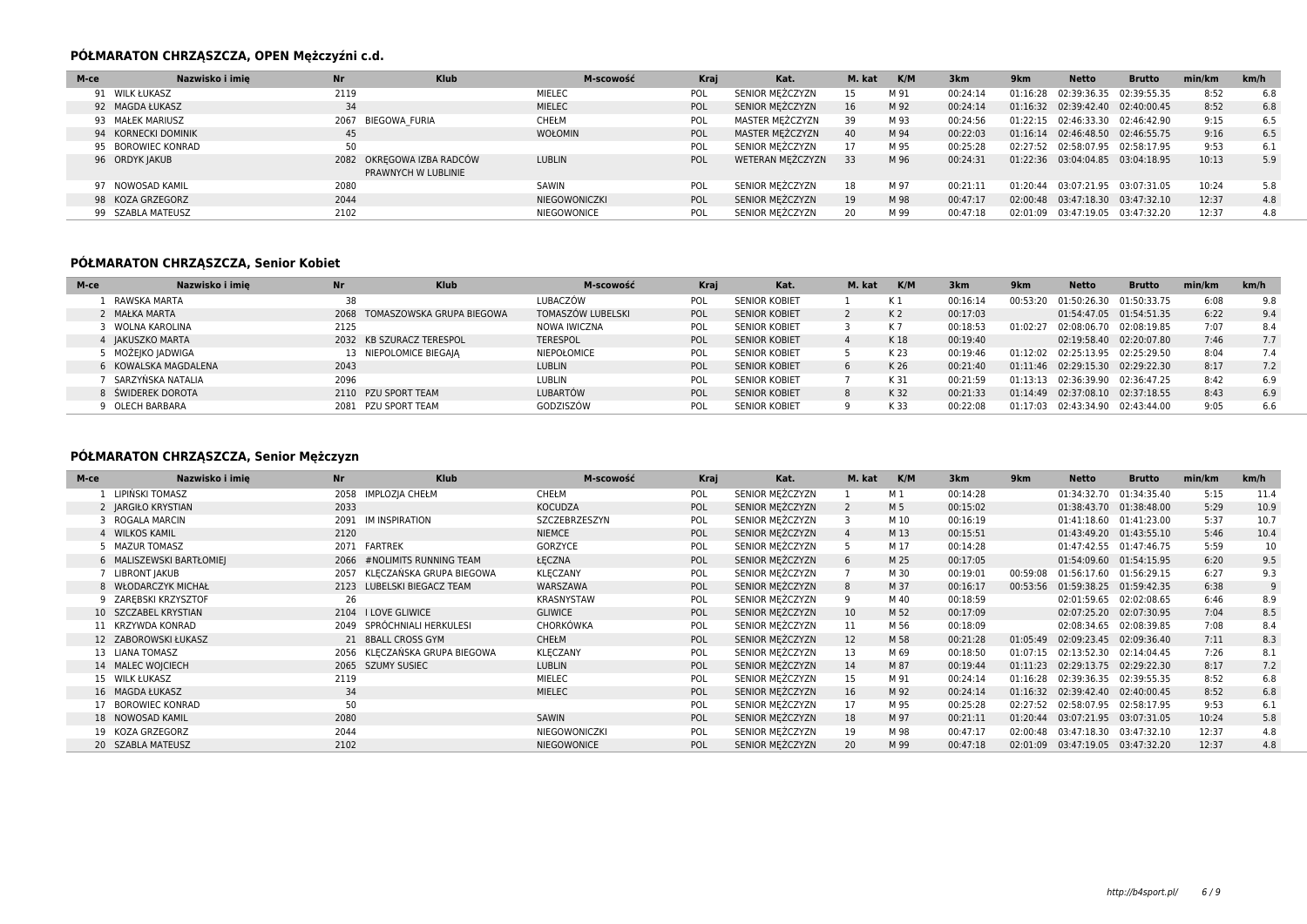#### **PÓŁMARATON CHRZĄSZCZA, Master Kobiet**

| M-ce | Nazwisko i imie           | <b>Nr</b> | Klub                      | M-scowość        | Kraj | Kat.                 | M. kat         | K/M            | 3 <sub>km</sub> | 9 <sub>km</sub> | <b>Netto</b>         | <b>Brutto</b> | min/km | km/h |
|------|---------------------------|-----------|---------------------------|------------------|------|----------------------|----------------|----------------|-----------------|-----------------|----------------------|---------------|--------|------|
|      | ŚLIWA ANNA                | 2109      | TOMASZOWSKA GRUPA BIEGOWA | ŁASZCZÓWKA       | POL  | <b>MASTER KOBIET</b> |                | K <sub>3</sub> | 00:17:16        | 00:57:07        | 01:57:50.20          | 01:57:52.60   | 6:32   | 9.2  |
|      | 2 GRZADKA ANNA            | 2025      |                           | WARSZAWA         | POL  | <b>MASTER KOBIET</b> |                | K 5            | 00:18:24        | 00:59:45        | 02:01:44.85          | 02:01:48.75   | 6:45   | 8.9  |
|      | 3 SZADORSKA AGNIESZKA     | 2103      |                           | ŁAZISKA GÓRNE    | POL  | <b>MASTER KOBIET</b> |                | K 6            | 00:18:17        | 01:01:10        | 02:03:22.50          | 02:03:28.00   | 6:51   | 8.8  |
|      | 4 MAZUREK MAŁGORZATA      | 2118      |                           | <b>LUBLIN</b>    | POL  | <b>MASTER KOBIET</b> | $\overline{4}$ | K <sub>8</sub> | 00:19:21        | 01:03:51        | 02:13:10.75          | 02:13:23.30   | 7:23   | 8.1  |
|      | 5 OŚŁUCJA                 |           | 22 BIEGAMBOLUBIE          | LUBLIN           | POL  | <b>MASTER KOBIET</b> |                | K 9            | 00:18:52        | 01:03:26        | 02:13:43.60          | 02:13:55.50   | 7:25   | 8.1  |
|      | 6 MICHALOWSKA RENATA      |           | 41 BBL OSTROŁEKA          | OSTROŁEKA        | POL  | <b>MASTER KOBIET</b> | 6              | K 11           | 00:19:10        |                 | 02:15:25.75          | 02:15:30.55   | 7:31   | 8    |
|      | TALAROWSKA AGNIESZKA      | 2112      |                           | KRASNYSTAW       | POL  | <b>MASTER KOBIET</b> |                | K 13           | 00:19:59        |                 | 02:15:50.50          | 02:15:59.30   | 7:32   |      |
|      | 8 GROMEK EDYTA            | 2023      | SZYBCIEJ NIE DAM RADY     | <b>LUBLIN</b>    | POL  | <b>MASTER KOBIET</b> | 8              | K14            | 00:20:14        |                 | 02:16:09.45          | 02:16:14.90   | 7:33   | 7.9  |
|      | 9 CHOLEWA KATARZYNA       | $2010 -$  |                           | RZESZÓW          | POL  | <b>MASTER KOBIET</b> | 9              | K 15           | 00:20:27        | 01:07:40        | 02:17:20.00          | 02:17:34.10   | 7:37   | 7.9  |
|      | 10 KUŚMIREK-KOWAL JOANNA  | 2051      |                           | WARSZAWA         | POL  | <b>MASTER KOBIET</b> | 10             | K 16           | 00:20:11        | 01:07:30        | 02:18:33.10          | 02:18:42.65   | 7:41   | 7.8  |
|      | 11 TABULSKA KATARZYNA     |           | 2111 KB SZURACZ TERESPOL  | <b>TERESPOL</b>  | POL  | <b>MASTER KOBIET</b> | 11             | K 18           | 00:19:39        |                 | 02:19:57.65          | 02:20:07.80   | 7:46   | 7.7  |
|      | 12 KREPACKA MONIKA        |           | 2046 CHEŁM BIEGA          | CHEŁM            | POL  | <b>MASTER KOBIET</b> | 12             | K 20           | 00:20:14        | 01:08:58        | 02:23:54.70          | 02:24:08.70   | 7:59   | 7.5  |
|      | 13 KIERUZALSKA MAŁGORZATA | 2037      |                           | CHEŁM            | POL  | <b>MASTER KOBIET</b> | 13             | K 21           | 00:20:11        | 01:08:18        | 02:23:54.80          | 02:24:08.80   | 7:59   | 7.5  |
|      | 14 MAZUREK ANNA           | 2072      | BEŁŻYCE I OKOLICE BIEGAJĄ | SPORNIAK         | POL  | <b>MASTER KOBIET</b> | 14             | K 22           | 00:21:02        |                 | 01:08:48 02:25:12.60 | 02:25:25.70   | 8:04   | 7.4  |
|      | 15 JAKUBOWSKA IZA         | 2030      | ZABIEGANY WOLOMIN         | <b>WOLOMIN</b>   | POL  | <b>MASTER KOBIET</b> | 15             | K 24           | 00:21:46        | 01:10:50        | 02:27:23.05          | 02:27:29.20   | 8:11   | 7.3  |
|      | 16 MENDEL AGNIESZKA       | 2075      |                           | <b>LUBLIN</b>    | POL  | <b>MASTER KOBIET</b> | 16             | K 27           | 00:20:15        | 01:10:52        | 02:30:34.50          | 02:30:43.00   | 8:21   | 7.2  |
|      | GRABOWIECKA AGNIESZKA     | 2021      |                           | LUBLIN           | POL  | <b>MASTER KOBIET</b> | 17             | K 28           | 00:21:37        | 00:58:18        | 02:30:54.85          | 02:31:05.95   | 8:23   | 7.2  |
|      | 18 DZIÓBEK SYLWIA         | 2017      |                           | WIELICZKA        | POL  | <b>MASTER KOBIET</b> | 18             | K 29           | 00:21:21        | 01:12:44        | 02:33:58.05          | 02:34:09.95   | 8:33   |      |
|      | 19 SZCZYPKOWSKA KINGA     |           | 2106 ZABIEGANY WOŁOMIN    | <b>WOŁOMIN</b>   | POL  | <b>MASTER KOBIET</b> | 19             | K 30           | 00:21:47        | 01:14:48        | 02:35:21.00          | 02:35:27.35   | 8:37   |      |
|      | 20 ZALEŃSKA KATARZYNA     | 24        |                           | WIELICZKA        | POL  | <b>MASTER KOBIET</b> | 20             | K 34           | 00:24:23        | 01:23:54        | 03:04:07.00          | 03:04:18.70   | 10:13  | 5.9  |
|      | 21 NALEWAJKO JOANNA       | 2079      | BEŁŻYCE I OKOLICE BIEGAJA | <b>CHMIELNIK</b> | POL  | <b>MASTER KOBIET</b> | 21             | K 35           | 00:25:23        | 01:32:25        | 03:15:33.45          | 03:15:45.95   | 10:51  | 5.5  |

#### **PÓŁMARATON CHRZĄSZCZA, Master Mężczyzn**

| M-ce | Nazwisko i imie           | <b>Nr</b> | Klub                          | M-scowość               | Kraj | Kat.                   | M. kat         | K/M            | 3km      | 9 <sub>km</sub> | <b>Netto</b>                       | <b>Brutto</b> | min/km | km/h         |
|------|---------------------------|-----------|-------------------------------|-------------------------|------|------------------------|----------------|----------------|----------|-----------------|------------------------------------|---------------|--------|--------------|
|      | SŁOWIŃSKI MARCIN          | 2099      | BIEGACZE SPECJALNEJ TROSKI    | WARSZAWA                | POL  | MASTER MEŻCZYZN        |                | M <sub>2</sub> | 00:14:28 |                 | 01:34:32.90                        | 01:34:35.95   | 5:15   | 11.4         |
|      | 2 ANTOŃCZAK MAREK         | 2003      |                               | ŻÓŁKIEWKA               | POL  | MASTER MEŻCZYZN        | 2              | M <sub>3</sub> | 00:14:51 | 00:47:39        | 01:35:08.60                        | 01:35:12.50   | 5:17   | 11.4         |
|      | 3 WÓICIK ŁUKASZ           | 5060      | SZYBCIEI NIE DAM RADY         | <b>NIEMCE</b>           | POL  | MASTER MEŻCZYZN        | 3              | M 4            | 00:15:24 | 00:48:47        | 01:36:37.75 01:36:42.85            |               | 5:22   | 11.2         |
|      | 4 JAKUSZKO GRZEGORZ       | 2031      | <b>KB SZURACZ TERESPOL</b>    | <b>TERESPOL</b>         | POL  | MASTER MEŻCZYZN        | $\overline{4}$ | M 6            | 00:15:52 |                 | 01:39:04.40 01:39:09.85            |               | 5:30   | 10.9         |
|      | 5 TUTKA DOMINIK           |           | 2114 BIŁGORAI BIEGA           | <b>BIŁGORAJ</b>         | POL  | MASTER MEŻCZYZN        | 5              | M 7            | 00:16:11 |                 | 01:39:13.05 01:39:16.00            |               | 5:30   | 10.9         |
|      | 6 MACIAG GRZEGORZ         | 2063      |                               | <b>RZESZÓW</b>          | POL  | MASTER MEŻCZYZN        | 6              | M8             | 00:16:12 |                 | 01:40:05.25 01:40:14.65            |               | 5:33   | 10.8         |
|      | 7 MOŻEJKO ARTUR           |           | 12 NIEPOLOMICE BIEGAJA        | NIEPOŁOMICE             | POL  | MASTER MEŻCZYZN        |                | M 9            | 00:16:06 |                 | 00:51:59  01:41:01.30  01:41:08.95 |               | 5:36   | 10.7         |
|      | 8 GRZADKA PRZEMYSŁAW      |           | 2024 PZU SPORT TEAM           | WARSZAWA                | POL  | MASTER MEŻCZYZN        | 8              | M 12           | 00:15:46 |                 | 01:43:10.05 01:43:14.05            |               | 5:43   | 10.5         |
|      | 9 KOŁAKOWSKI PRZEMEK      | 2039      | ROZBIEGANY ZAMOŚĆ             | ZAMOŚĆ                  | POL  | MASTER MEŻCZYZN        | 9              | M 14           | 00:16:02 | 00:52:17        | 01:46:58.70 01:47:08.40            |               | 5:56   | 10.1         |
|      | 10 PŁUCIENNICZAK WOJCIECH | 2086      |                               | LATCHORZEW              | POL  | MASTER MEŻCZYZN        | 10             | M 15           | 00:16:34 | 00:54:10        | 01:47:09.35 01:47:13.75            |               | 5:57   | 10.1         |
|      | 11 GUŁAS DANIEL           |           | 2026 SAMSOBIEKLUB             | LUBLIN                  | POL  | MASTER MEŻCZYZN        | 11             | M 16           | 00:16:46 |                 | 00:53:52 01:47:02.50 01:47:18.95   |               | 5:56   | 10.1         |
|      | 12 WAGNER TOMASZ          |           | 39 TOMASZOWSKA GRUPA BIEGOWA  | <b>BEŁŻEC</b>           | POL  | MASTER MEZCZYZN        | 12             | M 18           | 00:16:58 | 00:53:33        | 01:47:59.60 01:48:02.00            |               | 5:59   | 10           |
|      | 13 SZKODA ROBERT          |           | 2108 BUT BIŁGORAJ ULTRA TRAIL | <b>BIŁGORAI</b>         | POL  | MASTER MEŻCZYZN        | 13             | M 19           | 00:16:23 | 00:53:04        | 01:48:21.90 01:48:24.65            |               | 6:01   | 10           |
|      | 14 WIECZOREK MARCIN       | 2117      |                               | <b>MILEJÓW</b>          | POL  | MASTER MEŻCZYZN        | 14             | M 20           | 00:17:02 | 00:54:19        | 01:49:32.35 01:49:35.95            |               | 6:05   | 9.9          |
|      | 15 ORYSZCZAK BARTŁOMIEI   |           | 2083 MTB ROZTOCZE             | <b>IÓZEFÓWKA</b>        | POL  | MASTER MEŻCZYZN        | 15             | M 21           | 00:16:02 | 00:54:40        | 01:49:53.55 01:49:56.55            |               | 6:06   | 9.8          |
|      | 16 KOZAK MARCIN           | 2045      |                               | LUBLIN                  | POL  | <b>MASTER MEŻCZYZN</b> | 16             | M 24           | 00:18:18 |                 | 00:56:59 01:53:16.95 01:53:24.20   |               | 6:17   | 9.5          |
|      | SZEGDA ŁUKASZ             |           | 2107 GARDONIE 279             | PUŁAWY                  | POL  | MASTER MEŻCZYZN        | 17             | M 27           | 00:17:17 |                 | 01:54:54.30 01:55:01.00            |               | 6:23   | 9.4          |
|      | 18 KWIECIEŃ SEBASTIAN     | 20        |                               | <b>LUBLIN</b>           | POL  | MASTER MEŻCZYZN        | 18             | M 28           | 00:18:26 | 00:57:10        | 01:55:02.50 01:55:09.75            |               | 6:23   | 9.4          |
|      | 19 SUŁEK MARCIN           | 575       |                               |                         | POL  | MASTER MEŻCZYZN        | 19             | M 29           | 00:16:56 |                 | 01:56:18.20 01:56:22.85            |               | 6:27   | 9.3          |
|      | 20 ZIMNY WITOLD           | 2132      |                               | ŁAŃCUT                  | POL  | MASTER MEŻCZYZN        | 20             | M 31           | 00:17:27 |                 | 01:56:41.25 01:56:48.80            |               | 6:28   | 9.3          |
|      | 21 KORZENIOWSKI DAMIAN    | 2040      |                               | <b>REJOWIEC</b>         | POL  | MASTER MEŻCZYZN        | 21             | M 35           | 00:16:16 | 00:54:57        | 01:59:09.80                        | 01:59:13.10   | 6:37   | 9.1          |
|      | 22 ŁACZNY MARCIN          | 2060      |                               | <b>LUBLIN</b>           | POL  | MASTER MEŻCZYZN        | 22             | M 36           | 00:16:58 | 00:57:37        | 01:59:30.90 01:59:37.45            |               | 6:38   | $\mathsf{q}$ |
|      | 23 GRABOWIECKI MICHAŁ     | 2022      |                               | LUBLIN                  | POL  | MASTER MEŻCZYZN        | 23             | M 41           | 00:17:30 |                 | 02:02:52.40 02:03:03.95            |               | 6:49   | 8.8          |
|      | 24 RUSIN ŁUKASZ           | 2093 RKS  |                               | CHEŁM                   | POL  | MASTER MEŻCZYZN        | 24             | M 44           | 00:18:01 |                 | 02:04:08.40 02:04:16.05            |               | 6:53   | 8.7          |
|      | 25 ARCISZEWSKI MICHAŁ     | 2004      | SPRÓCHNIALI HERKULESI         | ŚWIERZOWA POLSKA        | POL  | MASTER MEŻCZYZN        | 25             | M 48           | 00:17:48 |                 | 02:06:19.25 02:06:24.75            |               | 7:01   | 8.5          |
|      | 26 MEŁGIEŚ MAREK          |           | 2073 MELKOMP                  | <b>PIASKI</b>           | POL  | MASTER MEŻCZYZN        | 26             | M 50           | 00:18:58 |                 | 02:06:43.00 02:06:53.95            |               | 7:02   | 8.5          |
|      | PRAŁAT DAWID              | 2088      | PZU SPORT TEAM                | ZELÓW                   | POL  | MASTER MEŻCZYZN        | 27             | M 54           | 00:19:12 |                 | 02:08:08.15                        | 02:08:23.05   | 7:07   | 8.4          |
|      | 28 MAŁKIEIWCZ ADRIAN      | 2069      |                               | OSTROWIEC ŚWIETOKRZYSKI | POL  | MASTER MEŻCZYZN        | 28             | M 59           | 00:18:55 | 01:06:04        | 02:09:58.05 02:10:08.70            |               | 7:13   | 8.3          |
|      | 29 KRUKOWSKI ROBERT       |           | 2047 PLATINIUM ZAMOŚĆ         | ZAMOŚĆ                  | POL  | MASTER MEŻCZYZN        | 29             | M 64           | 00:17:47 | 01:01:56        | 02:12:14.25 02:12:17.35            |               | 7:20   | 8.2          |
|      | 30 ABRAMOWICZ DANIEL      |           | 2001 CHEŁM BIEGA              | CHEŁM                   | POL  | MASTER MEŻCZYZN        | 30             | M 65           | 00:17:57 | 01:02:48        | 02:12:42.80                        | 02:12:49.30   | 7:22   | 8.1          |
|      | 31 GILAS MICHAŁ           |           | 2019 BIŁGORUN                 | <b>BIŁGORAI</b>         | POL  | MASTER MEŻCZYZN        | 31             | M 66           | 00:19:38 |                 | 01:03:56 02:12:39.00 02:12:50.75   |               | 7:22   | 8.1          |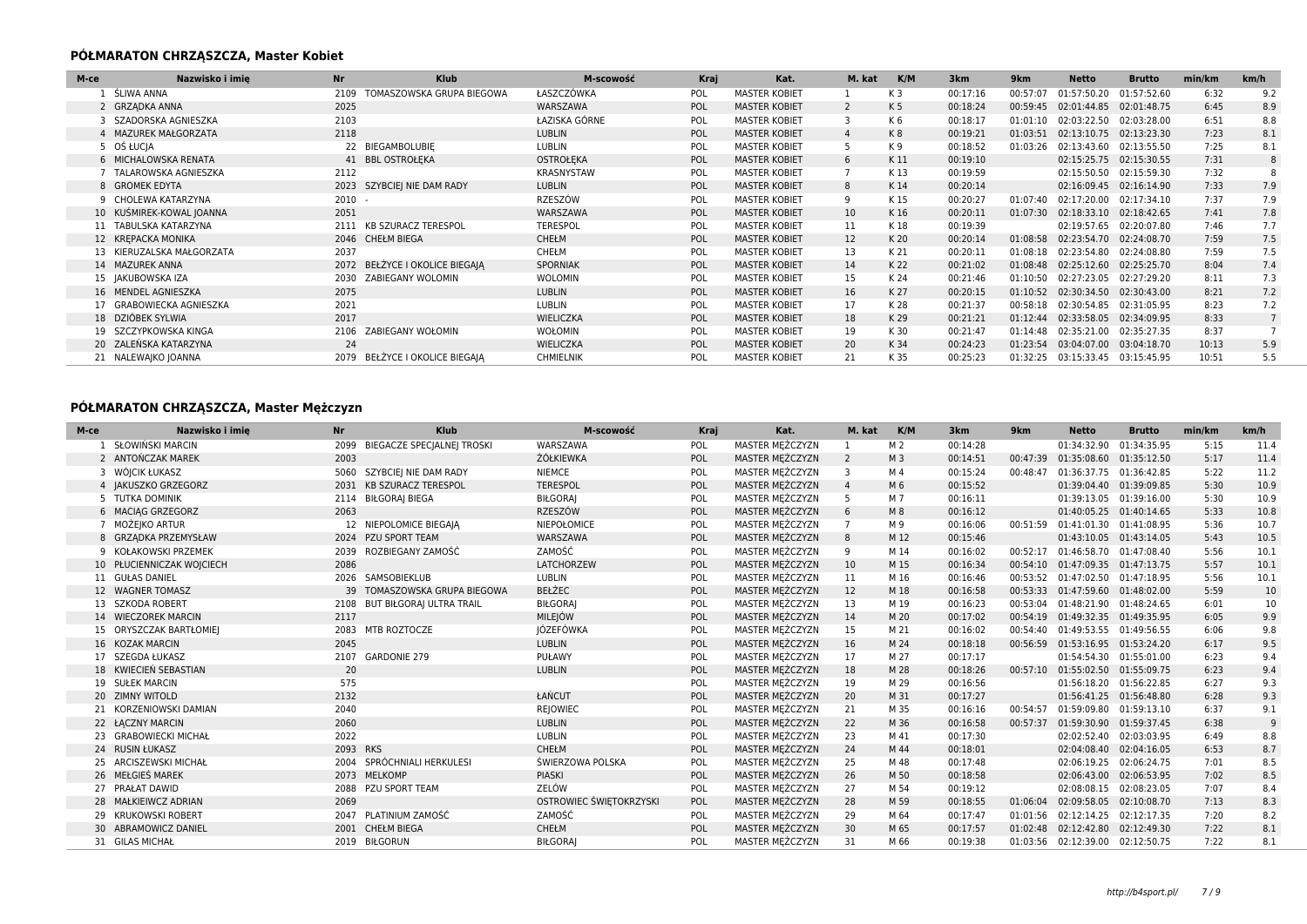## **PÓŁMARATON CHRZĄSZCZA, Master Mężczyzn c.d.**

| M-ce | Nazwisko i imie          | <b>Nr</b> | <b>Klub</b>                 | M-scowość          | <b>Kraj</b> | Kat.            | M. kat | K/M  | 3km      | 9km      | <b>Netto</b>                     | <b>Brutto</b> | min/km | km/h |
|------|--------------------------|-----------|-----------------------------|--------------------|-------------|-----------------|--------|------|----------|----------|----------------------------------|---------------|--------|------|
|      | 32 ANDREASIK MARIUSZ     |           | 35 PRO-MILE TEAM            | WARSZAWA           | POL         | MASTER MEŻCZYZN | 32     | M 68 | 00:18:53 | 01:04:18 | 02:13:42.90                      | 02:13:49.75   | 7:25   | 8.1  |
|      | 33 TALAROWSKI PAWEŁ      | 2113      |                             | KRASNYSTAW         | POL         | MASTER MEŻCZYZN | 33     | M 71 | 00:20:00 |          | 02:15:50.80 02:15:59.80          |               | 7:32   |      |
|      | 34 PACZUSKI PIOTR        |           | 2084 8 BALL CROSS GYM CHEŁM | CHEŁM              | POL         | MASTER MEŻCZYZN | 34     | M 75 | 00:22:11 | 01:09:32 | 02:19:55.30                      | 02:20:08.75   | 7:46   |      |
|      | 35 LEWINSKI TOMASZ       |           | 2055 JEST LEPIEJ RUN TEAM   | <b>CZESTOCHOWA</b> | POL         | MASTER MEŻCZYZN | 35     | M 77 | 00:19:17 | 01:06:57 | 02:21:51.15 02:21:58.90          |               | 7:52   | 7.6  |
|      | 36 GILAS SZYMON          | 2018      |                             | CHEŁM              | POL         | MASTER MEŻCZYZN | 36     | M 78 | 00:19:37 | 01:06:08 | 02:24:05.00                      | 02:24:17.55   | 8:00   | 7.5  |
|      | 37 POPIEL-POPIELEC JAKUB | 40        |                             | <b>LUBLIN</b>      | POL         | MASTER MEŻCZYZN | 37     | M 84 | 00:20:12 |          | 01:08:26 02:26:03.35 02:26:12.45 |               | 8:06   | 7.4  |
|      | 38 MENDEL GRZEGORZ       | 2074      |                             | <b>LUBLIN</b>      | POL         | MASTER MEŻCZYZN | 38     | M 88 | 00:20:16 | 01:10:56 | 02:30:35.15 02:30:43.30          |               | 8:21   | 7.2  |
|      | 39 MAŁEK MARIUSZ         |           | 2067 BIEGOWA FURIA          | <b>CHEŁM</b>       | POL         | MASTER MEŻCZYZN | 39     | M 93 | 00:24:56 | 01:22:15 | 02:46:33.30 02:46:42.90          |               | 9:15   | 6.5  |
|      | 40 KORNECKI DOMINIK      |           |                             | <b>WOŁOMIN</b>     | POL         | MASTER MEŻCZYZN |        | M 94 | 00:22:03 | 01:16:14 | 02:46:48.50                      | 02:46:55.75   | 9:16   | 6.5  |

## **PÓŁMARATON CHRZĄSZCZA, Weteran Kobiet**

| M-ce | Nazwisko i imie      | <b>Klub</b>                    | M-scowość         | <b>Krai</b> | Kat.                  | M. kat | K/M | 3 <sub>km</sub> | 9 <sub>km</sub> | <b>Netto</b> | <b>Brutto</b>           | min/km | km/h |
|------|----------------------|--------------------------------|-------------------|-------------|-----------------------|--------|-----|-----------------|-----------------|--------------|-------------------------|--------|------|
|      | KUZIOŁA IWONA        | 2052 #NOLIMITS                 | LUBLIN            | PO          | <b>WETERAN KOBIET</b> |        |     | 00:17:25        | 00:58:07        |              | 01:58:54.85 01:59:01.40 | 6:36   |      |
|      | WRÓBEL BARBARA       | 2129 BIEGAJACY ŚWIDNIK         | <b>ŚWIDNIK</b>    | POL         | <b>WETERAN KOBIET</b> |        | K12 | 00:19:42        |                 | 02:15:38.50  | 02:15:49.95             | 7:32   |      |
|      | BAKUN IOLKA          | 2005 CHEŁM BIEGA               | CHEŁM             | PO          | <b>WETERAN KOBIET</b> |        |     | 00:19:01        | 01.04.41        |              | 02:19:14.70 02:19:25.65 | 7:44   |      |
|      | WOITOWICZ MAŁGORZATA | 2124 TOMASZOWSKA GRUPA BIEGOWA | TOMASZÓW LUBELSKI | POL         | <b>WETERAN KOBIET</b> |        |     | 00:20:22        |                 |              | 02:28:14.45 02:28:24.60 | 8:14   |      |
|      | ZYGO DOROTA          | 2133 BEŁŻYCE I OKOLICE BIEGAIA | BEŁŻYCE           | PO          | <b>WETERAN KOBIET</b> |        |     | 00:25:23        | 01.32.17        |              | 03:15:33.10 03:15:46.30 | 10:51  |      |

## **PÓŁMARATON CHRZĄSZCZA, Weteran Mężczyzn**

| M-ce         | Nazwisko i imie              | <b>Nr</b> | <b>Klub</b>                   | M-scowość                | <b>Kraj</b> | Kat.               | M. kat       | K/M  | 3km      | 9km      | <b>Netto</b>                     | <b>Brutto</b> | min/km | km/h           |
|--------------|------------------------------|-----------|-------------------------------|--------------------------|-------------|--------------------|--------------|------|----------|----------|----------------------------------|---------------|--------|----------------|
|              | MIAZGA JANUSZ                | 2076      |                               | ZAMOŚĆ                   | POL         | WETERAN MEŻCZYZN   |              | M 11 | 00:14:31 | 00:50:13 | 01:43:02.15                      | 01:43:05.20   | 5:43   | 10.5           |
|              | 2 RYCAK ANDRZEI              |           | 2095 NJN SABAUDY              | <b>SABAUDIA</b>          | POL         | WETERAN MEŻCZYZN   | <sup>2</sup> | M 22 | 00:17:04 |          | 01:52:15.45 01:52:23.75          |               | 6:14   | 9.6            |
|              | 3 KORŻYK MAREK               | 2041      |                               | <b>CZARNA</b>            | POL         | WETERAN MEŻCZYZN   | -3           | M 23 | 00:16:46 | 00:54:43 | 01:52:52.50 01:53:02.80          |               | 6:16   | 9.6            |
|              | 4 DOBROWOLSKI PIOTR          | 2012      |                               | <b>LUBLIN</b>            | POL         | WETERAN MEŻCZYZN 4 |              | M 26 | 00:16:22 | 00:55:02 | 01:54:28.35 01:54:33.30          |               | 6:21   | 9.4            |
|              | 5 ADAMCZYK MARIUSZ           | 23        |                               | BORZECHÓW KOLONIA        | POL         | WETERAN MEŻCZYZN   | - 5          | M 32 | 00:18:09 |          | 01:56:54.15 01:57:07.05          |               | 6:29   | 9.2            |
|              | 6 STACH JACEK                | 2100      |                               | <b>OLCHOWA</b>           | POL         | WETERAN MEŻCZYZN   | - 6          | M 33 | 00:17:41 |          | 01:57:26.15 01:57:26.15          |               | 6:31   | 9.2            |
|              | 7 KUZIOŁA GRZEGORZ           |           | 2053 #NOLIMITS                | LUBLIN                   | POL         | WETERAN MEŻCZYZN   |              | M 38 | 00:17:34 | 00:59:10 | 02:00:49.10                      | 02:00:55.60   | 6:42   | 8.9            |
|              | 8 BANDO PIOTR                | 11        |                               | <b>KRAKÓW</b>            | POL         | WETERAN MEŻCZYZN 8 |              | M 42 | 00:16:58 |          | 02:03:11.40 02:03:16.20          |               | 6:50   | 8.8            |
|              | 9 PRUCHNIAK ROBERT           | 2089      | LIPIEC RUNNING TEAM           | WARSZAWA                 | POL         | WETERAN MEŻCZYZN   | -9           | M 43 | 00:17:48 |          | 02:03:11.50                      | 02:03:21.65   | 6:50   | 8.8            |
|              | 10 MARĆ ARTUR                |           | 2070 PTT TARNÓW               | <b>DEBICA</b>            | POL         | WETERAN MEŻCZYZN   | 10           | M 45 | 00:17:59 |          | 01:01:38 02:04:32.95             | 02:04:38.40   | 6:55   | 8.7            |
|              | 11 DRYGIEL VEL DRYGLAK PIOTR | 2016      |                               | <b>KRASNYSTAW</b>        | POL         | WETERAN MEŻCZYZN   | 11           | M 46 | 00:17:18 |          | 02:04:38.75 02:04:42.35          |               | 6:55   | 8.7            |
|              | 12 ZAWIŚLAK TOMASZ           |           | 2131 LUBLIN BIEGA             | <b>LUBLIN</b>            | POL         | WETERAN MEŻCZYZN   | 12           | M 47 | 00:17:45 |          | 00:58:49 02:04:40.15 02:04:50.05 |               | 6:55   | 8.7            |
|              | 13 DRAŻEK SŁAWOMIR           | 2015      |                               | <b>FAISŁAWICE</b>        | POL         | WETERAN MEŻCZYZN   | 13           | M 49 | 00:18:09 | 01:02:11 | 02:06:46.70                      | 02:06:53.65   | 7:02   | 8.5            |
|              | 14 ORZECHOWSKI MAREK         |           |                               |                          | POL         | WETERAN MEŻCZYZN   | 14           | M 51 | 00:19:11 | 01:02:44 | 02:07:11.40                      | 02:07:17.00   | 7:03   | 8.5            |
|              | 15 URBAŃSKI MIROSŁAW         |           | 2115 BIEGAM BO LUBIE          | SIERADZ                  | POL         | WETERAN MEŻCZYZN   | 15           | M 53 | 00:18:42 |          | 01:01:42 02:07:23.75 02:07:33.75 |               | 7:04   | 8.5            |
|              | 16 KAŁAKUCKI JAROSŁAW        |           | 2035 LUBELSKIBIEGACZ.PL TEAM  | <b>LUBLIN</b>            | POL         | WETERAN MEŻCZYZN   | 16           | M 55 | 00:18:12 |          | 01:01:19 02:08:11.40 02:08:23.70 |               | 7:07   | 8.4            |
|              | 17 WILKOS MARCIN             | 2121      |                               | <b>UCHANIE</b>           | POL         | WETERAN MEŻCZYZN   | 17           | M 60 | 00:18:52 | 01:03:18 | 02:10:43.05                      | 02:10:51.05   | 7:15   | 8.3            |
|              | 18 KANTOR DAREK              |           | 2036 POZIOMKI                 | <b>BODUSZYN</b>          | POL         | WETERAN MEŻCZYZN   | 18           | M 62 | 00:20:06 |          | 01:05:28 02:11:00.10             | 02:11:12.60   | 7:16   | 8.2            |
|              | 19 KŁODZIŃSKI KLAUDIUSZ      |           | 2038 ULTRAMEKI                | <b>TARNÓW</b>            | POL         | WETERAN MEŻCZYZN   | 19           | M 63 | 00:21:18 |          | 02:11:28.30                      | 02:11:38.60   | 7:18   | 8.2            |
|              | 20 ADAMCZYK JACEK            | 2002      |                               | CHEŁM                    | POL         | WETERAN MEŻCZYZN   | 20           | M 67 | 00:17:19 | 01:00:57 | 02:13:44.75 02:13:48.25          |               | 7:25   | 8.1            |
|              | 21 WOLNY MICHAŁ              | 2126      |                               | WARSZAWA                 | POL         | WETERAN MEŻCZYZN   | 21           | M 72 | 00:19:56 | 01:06:26 | 02:16:29.80                      | 02:16:43.30   | 7:34   | 7.9            |
|              | 22 BAKUN MARIUSZ             | 2006      |                               | CHEŁM                    | POL         | WETERAN MEŻCZYZN   | 22           | M 74 | 00:19:00 | 01:04:47 | 02:19:14.70                      | 02:19:25.95   | 7:44   | 7.8            |
| 23 WOLNY JAN |                              | 2127      |                               | <b>NOWA IWICZNA</b>      | <b>POL</b>  | WETERAN MEŻCZYZN   | 23           | M 76 | 00:19:55 | 01:06:47 | 02:20:34.75 02:20:49.35          |               | 7:48   | 7.7            |
|              | 24 WRZESIEŃ IERZY            | 2130      | TAK LUBIE SANDOMIERZ          | SANDOMIERZ               | POL         | WETERAN MEŻCZYZN   | 24           | M 79 | 00:20:47 |          | 01:08:31 02:24:18.40 02:24:33.75 |               | 8:01   | 7.5            |
|              | 25 BIDAS PAWEŁ               | 2009      | <b>BIKE EQUIPA SANDOMIERZ</b> | SANDOMIERZ               | POL         | WETERAN MEŻCZYZN   | 25           | M 80 | 00:20:47 |          | 01:08:24 02:24:19.10 02:24:34.50 |               | 8:01   | 7.5            |
|              | 26 LECH ANDRZEI              | 2054      |                               | <b>LUBLIN</b>            | POL         | WETERAN MEŻCZYZN   | 26           | M 81 | 00:21:00 | 01:08:50 | 02:24:39.65 02:24:54.70          |               | 8:02   | 7.5            |
|              | 27 ŁUKASIK ANDRZEJ           | 2061      |                               | LUBLIN                   | POL         | WETERAN MEŻCZYZN   | 27           | M 82 | 00:20:15 | 01:11:10 | 02:25:27.60                      | 02:25:41.60   | 8:04   | 7.4            |
|              | 28 ROSTEK ARKADIUSZ          |           | 2092 ULTRAMEKI                | KOSZYCE WIELKIE          | POL         | WETERAN MEŻCZYZN   | 28           | M 83 | 00:21:17 | 01:09:40 | 02:25:39.00                      | 02:25:48.85   | 8:05   | 7.4            |
|              | 29 WITKOWSKI MARCIN          |           | 2122 ZASZYCI                  | WARSZAWA                 | POL         | WETERAN MEŻCZYZN   | 29           | M 85 | 00:21:47 | 01:10:22 | 02:26:37.90                      | 02:26:48.85   | 8:08   | 7.4            |
|              | 30 MACHOŚ MARIUSZ            | 2062      | TOMASZOWSKA GRUPA BIEGOWA     | TOMASZÓW LUBELSKI        | POL         | WETERAN MEŻCZYZN   | 30           | M 86 | 00:20:23 |          | 01:09:51 02:28:14.55             | 02:28:24.85   | 8:14   | 7.3            |
|              | 31 SIEKIERSKI KRZYSZTOF      | 37        | KEREZA                        | LUBLIN                   | POL         | WETERAN MEŻCZYZN   | 31           | M 89 | 00:20:19 |          | 01:09:26 02:34:08.30             | 02:34:23.40   | 8:33   | $\overline{7}$ |
|              | 32 PRZYCZYNA MAREK           | 2090      |                               | <b>TOMASZÓW LUBELSKI</b> | POL         | WETERAN MEŻCZYZN   | 32           | M 90 | 00:21:50 |          | 01:12:14 02:35:28.15 02:35:42.90 |               | 8:38   | 6.9            |